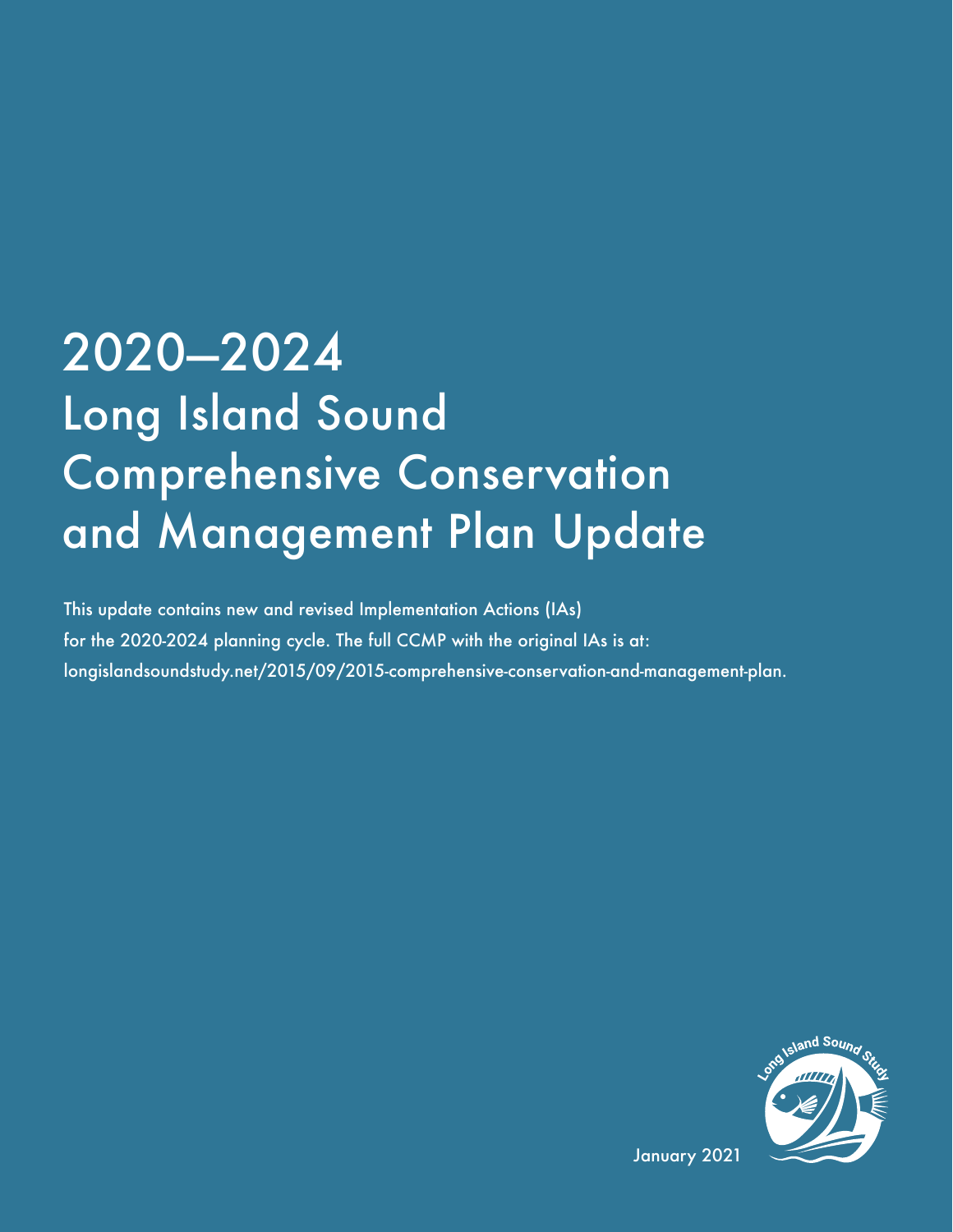## CLEAN WATERS AND HEALTHY WATERSHEDS

Goal: Improve water quality by reducing contaminant and nutrient loads from the land and the waters impacting Long Island Sound.

#### ECOSYSTEM TARGETS

The following ambitious, but achievable, ecosystem targets have been developed to drive progress toward attaining the Clean Waters and Healthy Watersheds (WW) goal. Achieving these targets can also contribute to the goals for the other themes. Likewise, multiple strategies and implementation actions throughout the four theme areas apply directly and indirectly to these targets. Measuring, tracking, and reporting environmental indicators of each ecosystem target will provide information to assess progress and refine and adapt management as needed. A detailed explanation about the rationale and quantification of these targets is included in Appendix of the CCMP.

**Extent of Hypoxia:** Measurably reduce the area of hypoxia in Long Island Sound from pre-2000 Dissolved Oxygen TMDL averages to increase attainment of water quality standards for dissolved oxygen by 2035, as measured by the five-year running average size of the zone.

**Nitrogen Loading:** Attain WWTF nitrogen loading limits at the 2000 Dissolved Oxygen TMDL allocation level by 2017 and maintain the loading cap. Have practices and measures instituted to attain the allocations for stormwater and nonpoint source inputs from the entire watershed by 2025.

**Water Clarity:** Improve water clarity by 2035 to support healthy eelgrass communities and attainment of the eelgrass extent target.

**Impervious Cover:** Through green infrastructure, low impact development, and stormwater disconnections, decrease by 10 percent the area of effective impervious cover in the Connecticut and New York portions of the watershed by 2035 relative to a 2010 baseline.

**Riparian Buffer Extent:** Increase the percent area of natural vegetation within 300 feet of any stream or lake in the Connecticut and New York portions of the Long Island Sound watershed to 75 percent by 2035 from the 2010 baseline of 65 percent.

**Approved Shellfish Areas:** Upgrade 5 percent of the acreage restricted or closed for shellfishing in 2014 by 2035.

**Sediment Quality Improvement:** Reduce the area of impaired sediment in Long Island Sound by 20 percent by 2035 from a 2006 baseline.

#### OUTCOMES, OBJECTIVES, STRATEGIES, AND IMPLEMENTATION ACTIONS

To accomplish the Clean Waters and Healthy Watersheds goal and to achieve progress toward the ecosystem targets, the plan includes specific outcomes, objectives, strategies, and actions. The Implementation Actions (IAs) have been formulated to carry out the WW theme strategies (and are numbered WW-1, WW-2, etc.). All IAs are important to meeting the plan's objectives and outcomes. While recognizing that the priorities of each implementing organization will vary according to its mission and the purpose of available funds, the CCMP identifies the highest overall priorities, whether for new or underway actions, by consensus of the Management Conference partners. Highest priority actions are indicated by a "<sup>+</sup>" symbol. The complete five-year implementation action plans (further described in Appendix of the CCMP) are included in the supplement to the CCMP posted on the LISS website.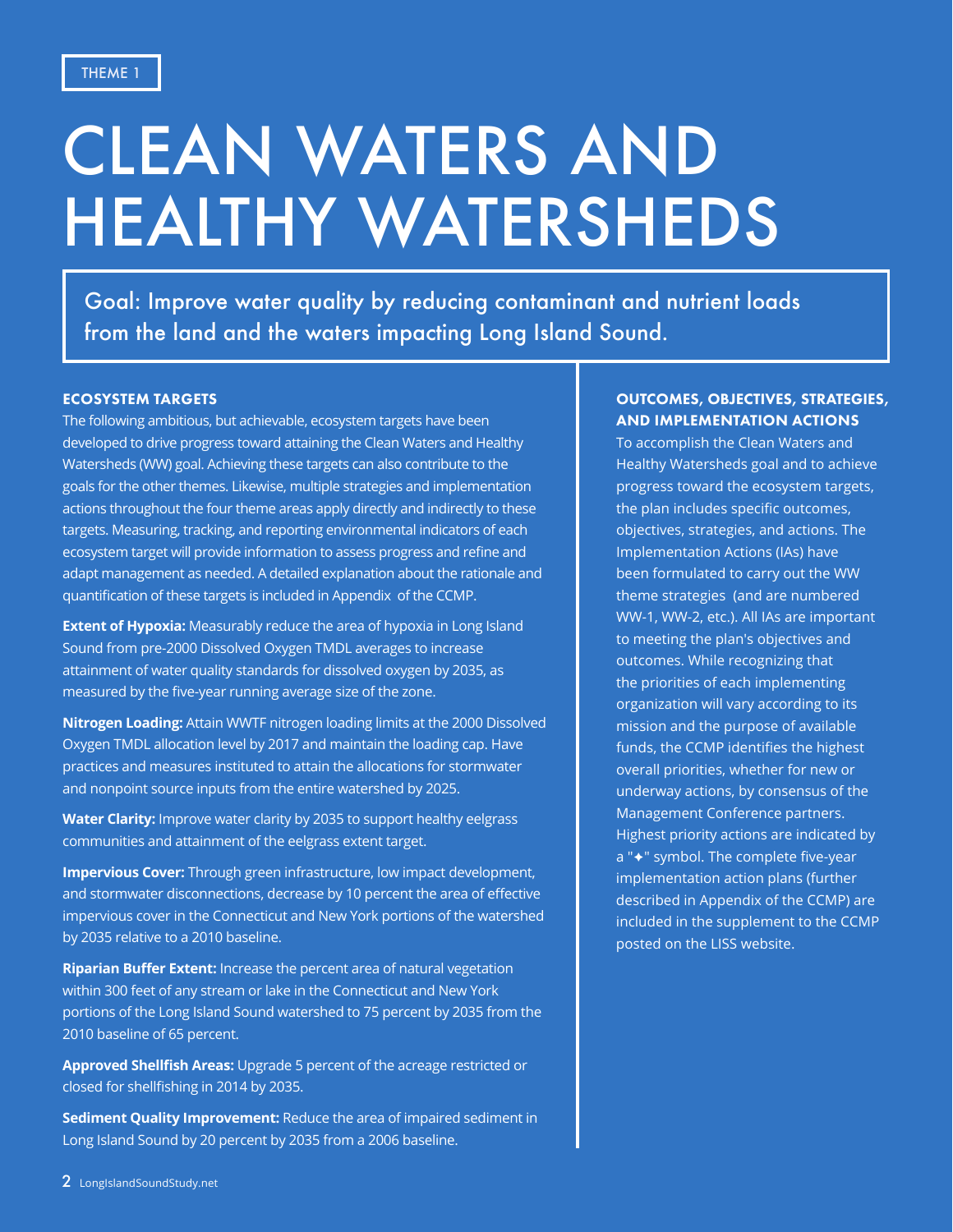### **1** - 1 OUTCOME: CONTAMINANT AND NUTRIENT LOADS FROM LAND-BASED SOURCES<br> **1** - 1 IN THE WATERSHED OF LONG ISLAND SOUND ARE REDUCED.

#### **Objective 1-1a: To reduce contaminant and nutrient loads from point and nonpoint sources:**

| Strategy 1-1a1: Continue mitigation of                                                                                                                           | WW-1: Evaluate how drivers of pollutant loads and management responses will affect current and                                                                                                                                                                                                                                                                          |
|------------------------------------------------------------------------------------------------------------------------------------------------------------------|-------------------------------------------------------------------------------------------------------------------------------------------------------------------------------------------------------------------------------------------------------------------------------------------------------------------------------------------------------------------------|
| Combined Sewer Overflows (CSOs) and                                                                                                                              | future pollutant loads from point and nonpoint sources.                                                                                                                                                                                                                                                                                                                 |
| Municipal Separate Storm Sewer Systems<br>(MS4s), incorporating climate change and sea<br>level rise in planning, regulation, and BMPs.                          | ♦ WW-2: Continue to collaborate with municipalities, local partners and stakeholders to<br>strategically plan for and implement capital improvements, Best Management Practices (BMPs),<br>and improved operation and maintenance to mitigate point and nonpoint source pollution<br>loadings, incorporating the analysis of potential future changes in loading (WW1). |
| Strategy 1-1a2: Evaluate and improve the clean                                                                                                                   | WW-3: Expand point source and establish nonpoint source nutrient trading programs for the                                                                                                                                                                                                                                                                               |
| water infrastructure for wastewater treatment                                                                                                                    | Long Island Sound watershed.                                                                                                                                                                                                                                                                                                                                            |
| facilities (WWTFs), conveyance systems, and                                                                                                                      | WW-4: Pursue opportunities to further improve nitrogen removal, including low-cost retrofits, at                                                                                                                                                                                                                                                                        |
| associated sewer lines.                                                                                                                                          | WWTFs throughout the watershed but particularly in the upstream states.                                                                                                                                                                                                                                                                                                 |
|                                                                                                                                                                  | WW-5: Encourage municipalities to do sustainable asset management through their sewage<br>collection system.                                                                                                                                                                                                                                                            |
|                                                                                                                                                                  | Other actions that support strategy: WW-1, WW-2                                                                                                                                                                                                                                                                                                                         |
| Strategy 1-1a3: Enhance implementation of the                                                                                                                    | WW-6: By 2024, develop a plan to meet the Ecosystem Target of having all practices and                                                                                                                                                                                                                                                                                  |
| existing 2000 Dissolved Oxygen Total Maximum                                                                                                                     | measures installed to attain the 2000 Dissolved Oxygen TMDL nitrogen allocations for stormwater                                                                                                                                                                                                                                                                         |
| Daily Load throughout the watershed; and                                                                                                                         | and nonpoint source inputs for the entire watershed.                                                                                                                                                                                                                                                                                                                    |
| adapt and revise it based on monitoring,                                                                                                                         | ◆ WW-7: Enhance implementation of the 2000 Dissolved Oxygen TMDL, particularly for nonpoint                                                                                                                                                                                                                                                                             |
| modeling, research, and how climate change                                                                                                                       | sources.                                                                                                                                                                                                                                                                                                                                                                |
| may affect attainment of water quality                                                                                                                           | ♦ WW-8: Conduct studies and research to better understand the ecosystem's response to                                                                                                                                                                                                                                                                                   |
| standards in the future.                                                                                                                                         | nitrogen reductions to support an evaluation of the 2000 Dissolved Oxygen TMDL.                                                                                                                                                                                                                                                                                         |
|                                                                                                                                                                  | Other actions that support strategy: SM-19, SM-31                                                                                                                                                                                                                                                                                                                       |
| Strategy 1-1a4: Ensure cross department<br>collaboration and cooperation at the municipal<br>level to implement MS4 BMPs (e.g., involve<br>highway departments). | Actions that support strategy: SM-19                                                                                                                                                                                                                                                                                                                                    |
| <b>Strategy 1-1a5: Assess and mitigate</b>                                                                                                                       | WW-9: Improve and enforce pesticide/herbicide/fertilizer regulations and other Best Management                                                                                                                                                                                                                                                                          |
| agricultural nonpoint source loads.                                                                                                                              | Practices for agriculture and urban turf.                                                                                                                                                                                                                                                                                                                               |
| Strategy 1-1a6: Implement low impact                                                                                                                             | ◆ WW-10: Develop a nonpoint source and stormwater tracking system tool for the Long Island                                                                                                                                                                                                                                                                              |
| development and green infrastructure for                                                                                                                         | Sound watershed.                                                                                                                                                                                                                                                                                                                                                        |
| new and existing development, and mitigate<br>pollution from commercial and industrial<br>sources.                                                               | Other actions that support strategy: WW-1, WW-5, WW-6, WW-18, SC-24, SM-37                                                                                                                                                                                                                                                                                              |
| Strategy 1-1a7: Improve comprehensive                                                                                                                            | WW-11: Develop and implement performance-based policies and strategies in support of                                                                                                                                                                                                                                                                                    |
| management and performance of                                                                                                                                    | Best Management Practices for decentralized wastewater management districts and onsite                                                                                                                                                                                                                                                                                  |
| decentralized wastewater treatment systems,                                                                                                                      | wastewater treatment systems.                                                                                                                                                                                                                                                                                                                                           |
| and residential, on-site wastewater treatment<br>systems (OSWTSs).                                                                                               | ◆ WW-12: Improve understanding, management, design, and implementation of denitrifying<br>decentralized and residential, on-site wastewater treatment systems.                                                                                                                                                                                                          |
|                                                                                                                                                                  | Other actions that support strategy: WW-10, SM-1, SM-19                                                                                                                                                                                                                                                                                                                 |
| Strategy 1-1a8: Incorporate climate change                                                                                                                       | ◆ WW-13: Improve efficiency and resiliency of existing/new waste treatment systems including                                                                                                                                                                                                                                                                            |
| and sea level rise in planning, regulation,                                                                                                                      | septic, WWTF and stormwater infrastructure to be resilient to sea level rise, storm surge, and                                                                                                                                                                                                                                                                          |
| and BMPs for stormwater and wastewater                                                                                                                           | intense storms and flooding                                                                                                                                                                                                                                                                                                                                             |
| treatment.                                                                                                                                                       | Other actions that support strategy: SC-23, SC-24, SC-26, SM-26, SM-37                                                                                                                                                                                                                                                                                                  |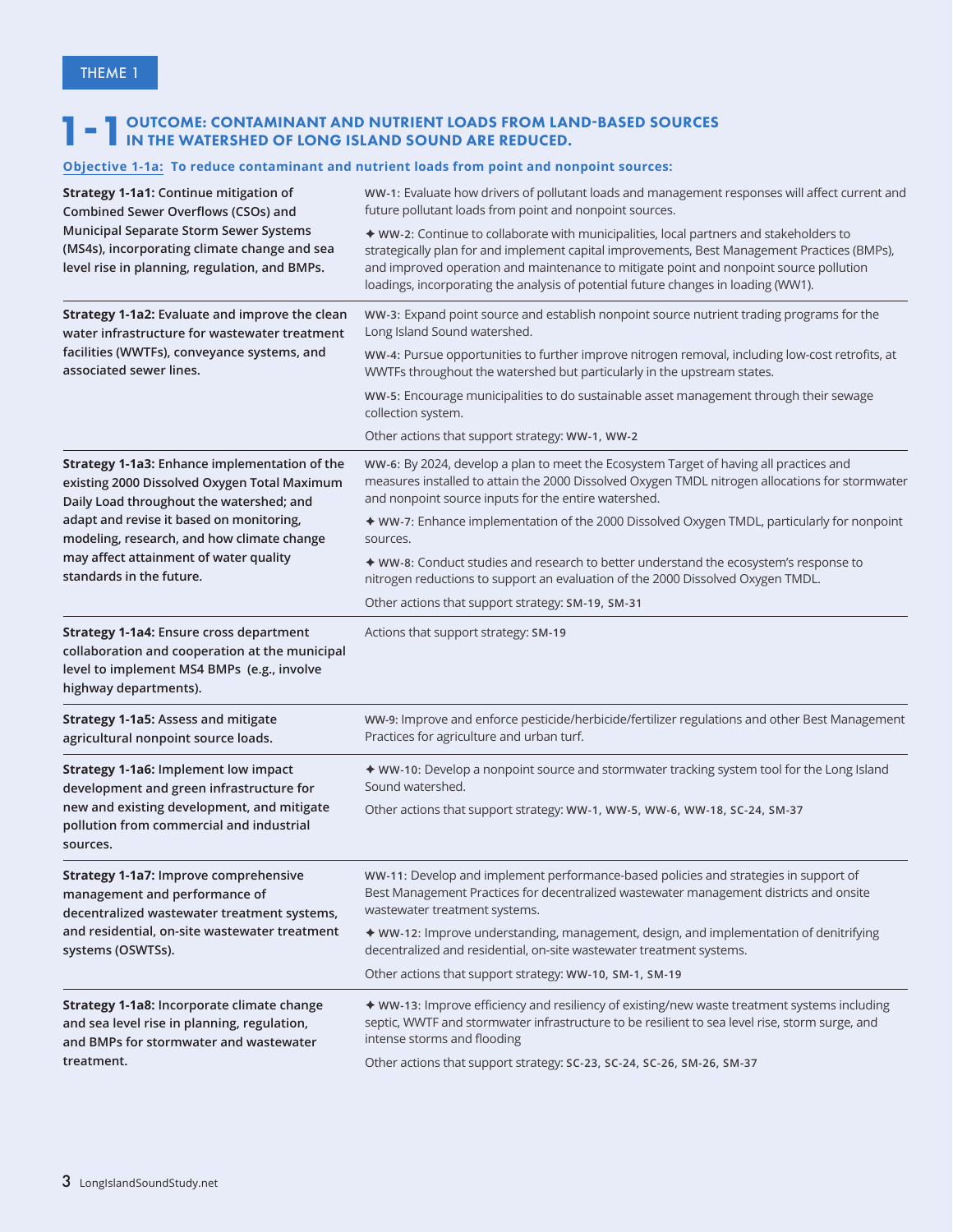#### **Objective 1-1b: To balance multiple uses and maximize ecosystem services through watershed-based planning:**

**Strategy 1-1b1: Develop and implement watershed management plans in Long Island Sound communities and sub-watersheds.**

**Strategy 1-1b2: Protect wetlands, healthy watersheds, riparian buffers, and open land to minimize land disturbance and impervious cover through land protection, sustainable development, and green infrastructure.**

**WW-14:** Support collaborative and inclusive development of new and updated restoration/ protection plans for Connecticut and New York embayment subwatersheds with pollution load reduction targets.

è **WW-15:** Increase permanent land protection of riparian corridors and wetland buffers at the municipal level.

è **WW-16:** Promote establishment and protection of riparian corridors and wetland buffers at the municipal level through development of local ordinances.

**WW-17:** By 2024, develop a plan to meet the Ecosystem Target of decreasing by 10% the area of effective impervious cover in the Connecticut and New York portions of the watershed by 2035 relative to a 2010 baseline.

Other actions that support strategy: **HW-3, SC-24, SM-37**

#### **Objective 1-1c: To restore and protect the natural hydrologic and ecological functions of the watershed:**

**Strategy 1-1c1: Preserve hydrologic function (e.g., flooding, buffer zones, resiliency, groundwater, etc.) in developing watersheds and restore in impaired watersheds.**

**WW-18**: Support implementation of stormwater permit guidance requiring all new development and substantial redevelopment to capture and infiltrate runoff from the 90th percentile storm, (generally a 0.8-1.3 inch storm).

Other actions that support strategy: **WW-18, SC-24, SM-37** 

### **1 - 2** OUTCOME: NEGATIVE IMPACTS OF CONTAMINANTS AND NUTRIENTS IN THE WATERS AND SEDIMENTS OF LONG ISLAND SOUND AND TRIBUTARIES/EMBAYMENTS ARE REDUCED.

#### **Objective 1-2a: To reduce direct sources of nutrients, contaminants, and debris to the Long Island Sound ecosystem:**

| <b>Strategy 1-2a2: Reduce generation of marine</b> | Actions that support strategy: WW-19, WW-20, WW-21                                           |
|----------------------------------------------------|----------------------------------------------------------------------------------------------|
|                                                    | WW-21: Develop a comprehensive marine debris reduction plan.                                 |
| discharge impacts.                                 | WW-20: Support activities to achieve trash-free waters.                                      |
| Strategy 1-2a1: Minimize vessel/marina             | WW-19: Improve environmental practices (boat wrap, bottom paint, pump out, etc.) at marinas. |

**debris and improve and increase its cleanup in Long Island Sound waters.**

#### **Objective 1-2b: To mitigate impacts of nutrients and contaminants to human health and to the biota and ecosystem of Long Island Sound:**

| <b>Strategy 1-2b1: Mitigate impacts from</b><br>emerging and existing toxic contaminants in<br>water and sediment.                                                   | WW-22: Support and promote pharmaceutical and prescription medicine take-back programs<br>at the state and municipal level to inform the general public about the pathways and impacts of<br>emerging contaminants entering the waters and sediments of Long Island Sound. |
|----------------------------------------------------------------------------------------------------------------------------------------------------------------------|----------------------------------------------------------------------------------------------------------------------------------------------------------------------------------------------------------------------------------------------------------------------------|
| Strategy 1-2b2: Reduce human health risks<br>through increased or targeted pathogen beach<br>and embayment monitoring and fish and<br>shellfish contaminant testing. | WW-23: Encourage state and local health departments to adopt emerging rapid bacterial<br>detection technologies that would allow shorter duration administrative beach/shellfish closings<br>than those based on rainfall only.                                            |
|                                                                                                                                                                      | WW-24: Implement field studies with standardized procedures and clearly defined data<br>acceptance metrics to demonstrate the use of microbial source tracking to help resolve local<br>water quality challenges.                                                          |
| Strategy 1-2b3: Develop and implement<br>methods (e.g., bioextraction) for removal of<br>nutrients and contaminants.                                                 | ♦ WW-25: Evaluate challenges to implementation of bioextraction in Long Island Sound, including<br>use conflicts, economic viability, permitting and testing requirements and potential environmental<br>impacts, and make recommendations to overcome them.               |
|                                                                                                                                                                      | WW-26: Improve the permitting and certification process for new aquaculture projects with<br>products intended for human consumption, particularly those projects with a bioextraction focus.                                                                              |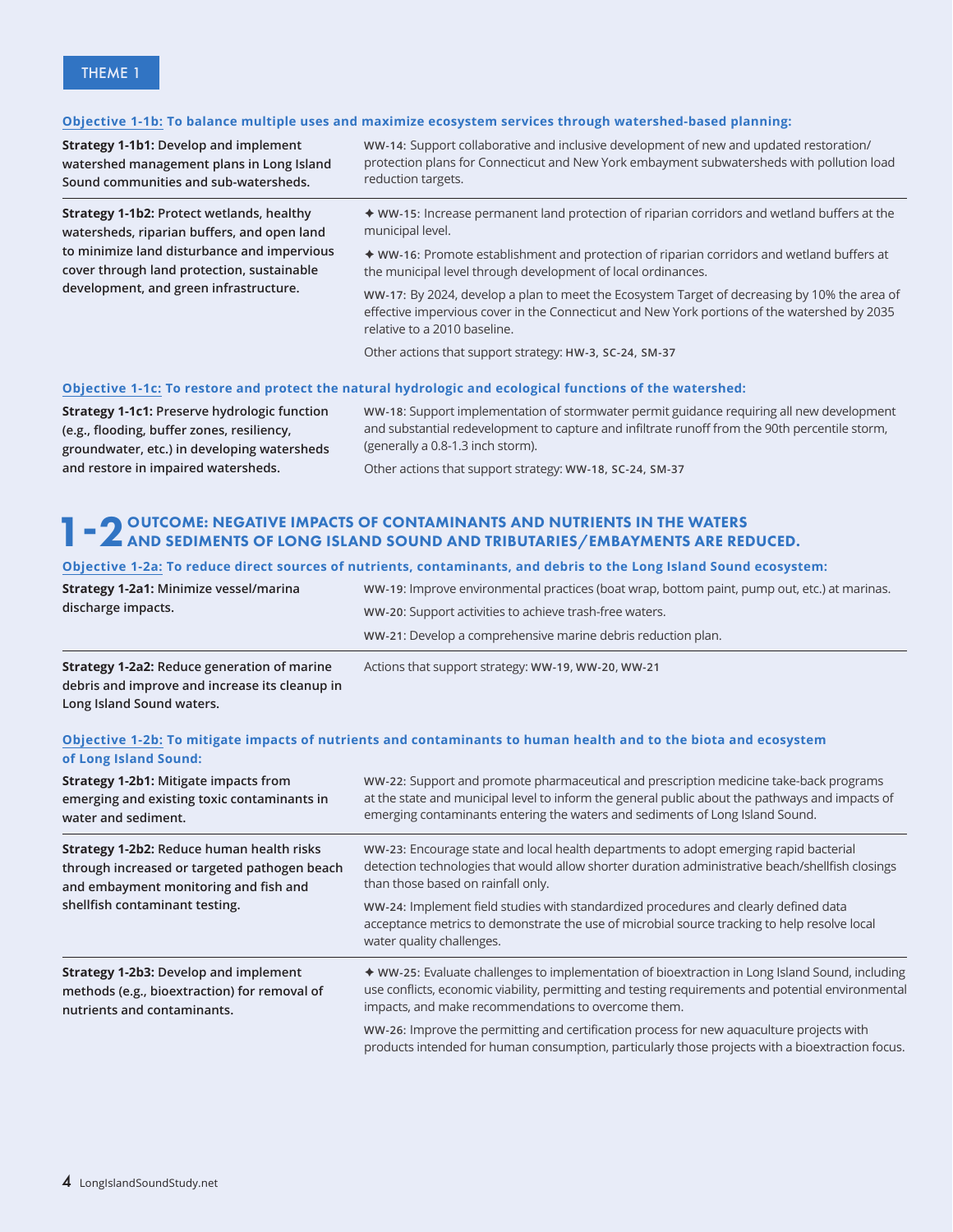### **1-3** OUTCOME: RESEARCH, MONITORING, AND MODELING TO SUPPORT<br>**ATTAINMENT OF WATER QUALITY OBJECTIVES IS MAINTAINED AND IMPROVED.**

#### **Objective 1-3a: To further improve understanding of the causes and impacts of eutrophication and hypoxia:**

**Strategy 1-3a1: Understand the effects that nutrient ratios (nitrogen, phosphorus, carbon) have on ecosystem structure and function in freshwaters, embayments, and in Long Island Sound and consider them in setting nutrient control policies.**

**Strategy 1-3a2: Better understand eutrophication dynamics, effects, and mechanisms and continue support for modeling and synthesis efforts and their application to management scenarios.**

Action that supports Strategy: **SM-28**

è **WW-27:** Improve ability of models and/or studies to estimate contaminant and nutrient loads to embayments and evaluate the effectiveness of remedial actions.

Other actions that support strategy: **SM-1, SM-11, SM-12**

#### **Objective 1-3b: To research, monitor, and assess water quality and factors that contribute to water quality change:**

| Strategy 1-3b1: Improve identification and<br>source tracking of nonpoint sources (e.g.,<br>watershed, groundwater, atmospheric<br>deposition) and sinks of nutrients and their<br>impacts on water and habitat quality.                                                            | $\triangle$ WW-28: Maintain and enhance the management utility of water quality monitoring of<br>watershed nutrient loads and ecosystem responses to Long Island Sound and its embayments.<br>WW-29: Develop and implement a water quality monitoring strategy for nitrogen in the upper<br>basin states of Massachusetts, Vermont, and New Hampshire.<br>Other actions that support strategy: WW-35, SM-4, SM-5, SM-19                                                                                                                                     |
|-------------------------------------------------------------------------------------------------------------------------------------------------------------------------------------------------------------------------------------------------------------------------------------|-------------------------------------------------------------------------------------------------------------------------------------------------------------------------------------------------------------------------------------------------------------------------------------------------------------------------------------------------------------------------------------------------------------------------------------------------------------------------------------------------------------------------------------------------------------|
| Strategy 1-3b2: Research, monitor, and assess<br>emerging and legacy toxic contaminants and<br>their impacts on water and habitat quality.                                                                                                                                          | ww-30: Assess and identify the impact of emerging (e.g., PBDE, pharmaceuticals) and legacy (e.g.,<br>heavy metals, PCBs) contaminants on the ecosystem services and biota of Long Island Sound.<br>WW-31: Initiate contaminant level and effects monitoring in Long Island Sound embayments<br>through an expansion of the NCCA monitoring protocols.                                                                                                                                                                                                       |
| Strategy 1-3b3: Improve understanding of<br>climate change impacts (e.g., acidification, sea<br>level rise, temperature) on Long Island Sound<br>water and habitat quality and biota, and their<br>interaction with other water quality issues<br>(e.g., eutrophication).           | ◆ WW-32: Improve the monitoring needed to assess the risk of climate change impacts including<br>acidification on water quality.<br>WW-33: Implement the 2018 Sentinel Monitoring Strategy.<br>WW-34: Conduct periodic (five year, or earlier) review and revision of Sentinel Monitoring Strategy<br>document.<br>Other actions that support strategy: SM-4, SM-5, SM-26                                                                                                                                                                                   |
| Strategy 1-3b4: Research, monitor, and assess<br>pathogens, their sources and their impacts on<br>water quality.                                                                                                                                                                    | WW-35: Assess sources of pathogens and nutrients and work with communities to abate or<br>alleviate those sources.                                                                                                                                                                                                                                                                                                                                                                                                                                          |
| Strategy 1-3b5: Research, monitor, and assess<br>Harmful Algal Blooms (HABs) and their impacts<br>on water quality and public health.                                                                                                                                               | WW-36: Monitor occurrences of biotoxin and HABs.<br>WW-37: Research contributing factors of habs and biotoxin outbreaks and identify and execute<br>mitigation actions.                                                                                                                                                                                                                                                                                                                                                                                     |
| into management actions:                                                                                                                                                                                                                                                            | Objective 1-3c: To improve access and usage of information, databases, and resources and incorporation of data                                                                                                                                                                                                                                                                                                                                                                                                                                              |
| Strategy 1-3c1: Support collaboration between<br>Long Island Sound Study partner organizations,<br>including upper basin agencies/partners (USGS,<br>CTDEEP, CTDOA, NYSDEC, MassDEP, SCDHS,<br>etc.), to improve utility of monitoring data and<br>the sentinel monitoring program. | WW-38: Maintain and strengthen the Long Island Sound Climate Change and Sentinel Monitoring<br>Work Group and conduct 1-2 Sentinel Monitoring workshops by 2024.<br>WW-39: Develop, maintain and share research and monitoring resources and supporting<br>infrastructure with regional agencies/partners (USGS, NOAA, NERR, USFWS, EPA, CTDEEP, Project<br>Oceanology, UConn, Stony Brook Univ., etc.) including but not limited to equipment, staff, vessels,<br>docking facilities, etc.<br>Other actions that support strategy: SC-8, SM-4, SM-5, SM-25 |
| Strategy 1-3c2: Implement improved data<br>storage and sharing solutions to support<br>collaboration and incorporation of data into<br>management decisions.                                                                                                                        | WW-40: Continue to support, improve, and utilize the Sentinel Monitoring Data Citation<br>Clearinghouse and other data synthesis, storage, and sharing efforts.<br>Other actions that support strategy: SM-4, SM-5                                                                                                                                                                                                                                                                                                                                          |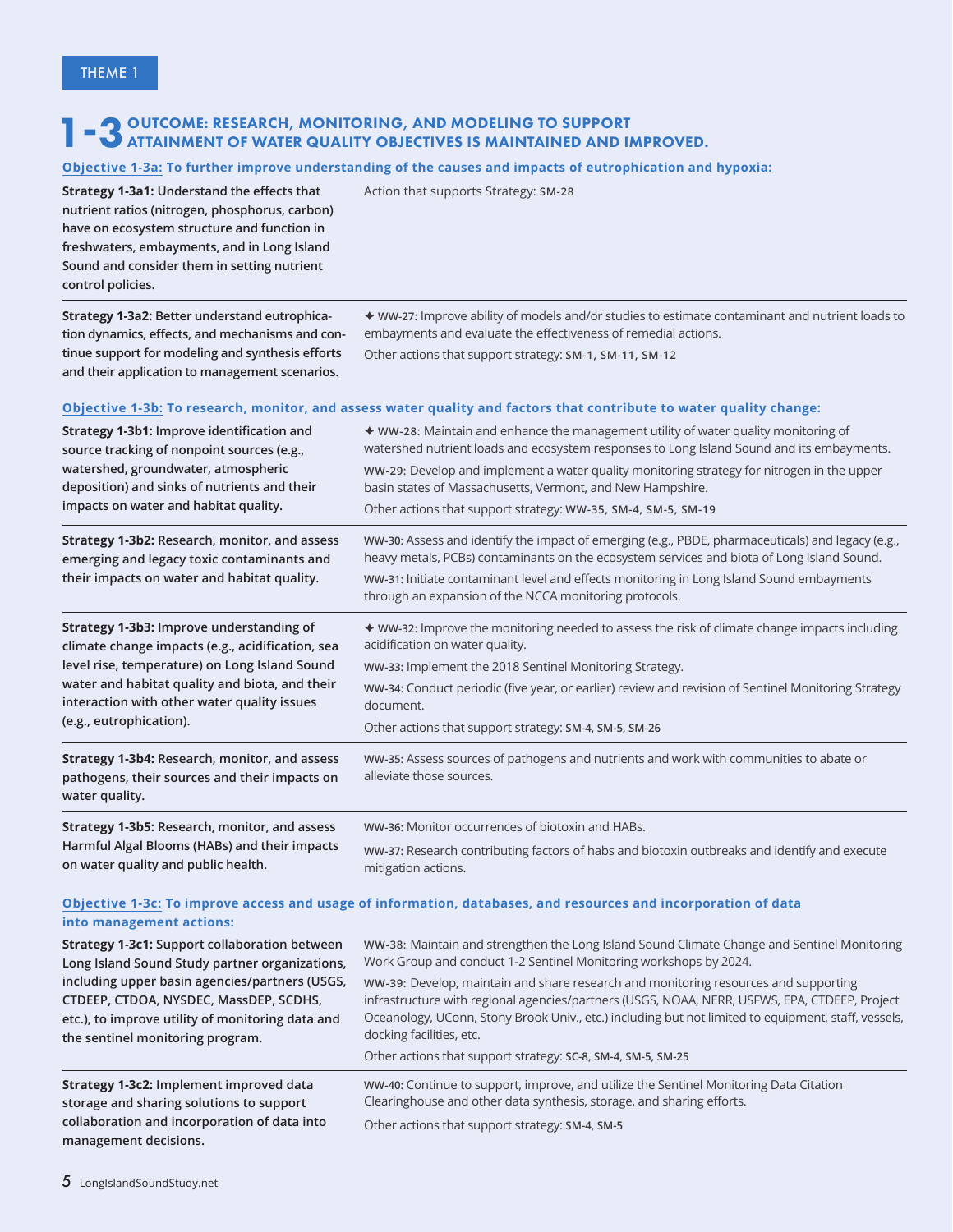## THRIVING AND ABUNDANT WILDLIFE

Goal: Restore and protect the Sound's ecological balance in a healthy, productive, and resilient state to benefit both people and the natural environment.

#### ECOSYSTEM TARGETS

The following ambitious, but achievable, ecosystem targets have been developed to drive progress toward attaining the Thriving Habitats and Abundant Wildlife (HW) goal. Achieving these targets can also contribute to the goals for the other themes. Likewise, multiple strategies and implementation actions throughout the four theme areas apply directly and indirectly to these targets. Measuring, tracking, and reporting environmental indicators of each ecosystem target will provide information to assess progress and refine and adapt management as needed. A detailed explanation about the rationale and quantification of these targets is included in Appendix of the CCMP.

**Coastal Habitat Extent:** Restore 350 acres of coastal habitat by 2020 and a total of 3,000 acres by 2035 from a 2014 baseline, including:

- **Eelgrass Extent:** Restore and maintain 2,000 additional acres of eelgrass by 2035 from a 2012 baseline of 2,061 acres.
- **Tidal Wetland Extent:** Restore 515 additional acres of tidal wetlands by 2035 from a 2014 baseline.

**River Miles Restored for Fish Passage:** Open 200 additional miles of fish riverine migratory corridors in the Connecticut and New York portions of the watershed by 2035 from a 2014 baseline.

**Shellfish Harvested:** Increase the harvest of oysters, clams, and scallops in the Sound through a combination of habitat management and shellfish aquaculture.

**Habitat Connectivity:** Increase connectivity of coastal habitat by 2035 by restoring and/or protecting habitat patches that increase biodiversity and support migratory pathways.

**Protected Open Space:** Conserve an additional 4,000 acres of Connecticut land and 3,000 acres of New York land within the LIS coastal boundary by 2035, while maintaining the total area of protected lands.

#### OUTCOMES, OBJECTIVES, STRATEGIES, AND IMPLEMENTATION ACTIONS

To accomplish the Thriving Habitats and Abundant Wildlife goal and to achieve progress toward the ecosystem targets, the plan includes specific outcomes, objectives, strategies, and actions. The Implementation Actions (IAs) have been formulated to carry out the HW theme strategies (and are numbered HW-1, HW-2, etc.). All IAs are important to meeting the plan's objectives and outcomes. While recognizing that the priorities of each implementing organization will vary according to its mission and the purpose of available funds, the CCMP identifies the highest overall priorities, whether for new or underway actions, by consensus of the Management Conference partners. Highest priority actions are indicated by a "<sup>\*</sup> symbol. The complete five-year implementation action plans (further described in Appendix of the CCMP) are included in the supplement to the CCMP posted on the LISS website.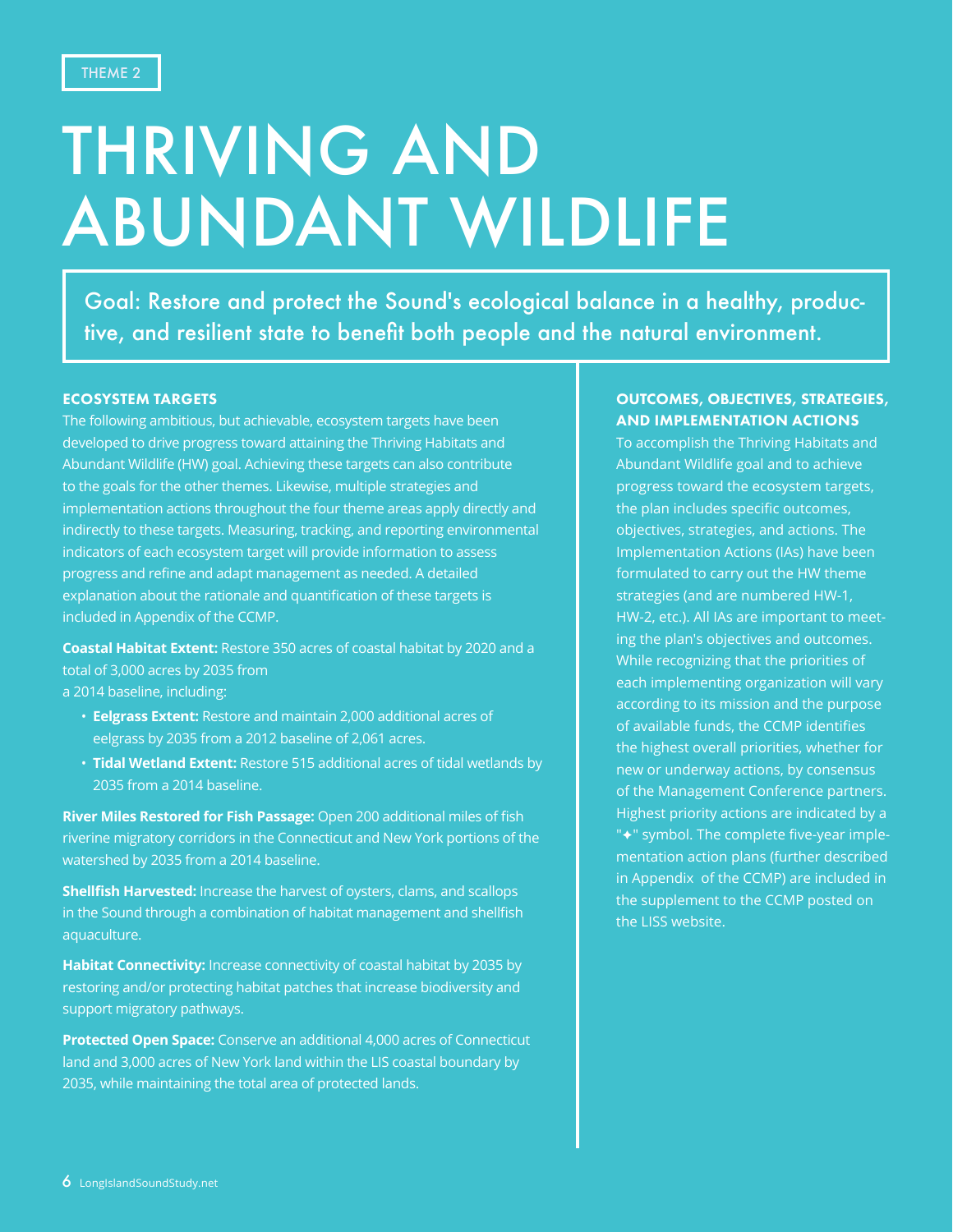### 2-1OUTCOME: SYSTEM RESILIENCY AND FUNCTION ARE MAINTAINED BY PROTECTING, RESTORING, AND ENHANCING HABITATS.

#### **Objective 2-1a: To restore and enhance targeted habitat types:**

| <b>Strategy 2-1a1: Develop and implement</b><br>innovative and effective habitat restoration<br>plans and projects including restoring quality<br>and quantity of coastal habitat and fish<br>passage.            | ◆ HW-1: Complete projects that result in restoration of coastal habitat.                                                                                                                                                                                                                                                                                            |
|-------------------------------------------------------------------------------------------------------------------------------------------------------------------------------------------------------------------|---------------------------------------------------------------------------------------------------------------------------------------------------------------------------------------------------------------------------------------------------------------------------------------------------------------------------------------------------------------------|
|                                                                                                                                                                                                                   | HW-2: Develop a list of current and new or innovative restoration techniques.                                                                                                                                                                                                                                                                                       |
|                                                                                                                                                                                                                   | ♦ HW-3: Complete projects that restore or maintain habitat connectivity (i.e., river miles<br>reconnected and/or contiguous acres of coastal habitat protected or restored). Generate<br>supporting GIS data to help measure extent of connectivity enhanced.                                                                                                       |
|                                                                                                                                                                                                                   | Other actions that support Strategy: HW-6                                                                                                                                                                                                                                                                                                                           |
| Strategy 2-1a2: Restore and enhance<br>connectivity of targeted habitat types.                                                                                                                                    | + HW-4: By 2024, agree upon an applicable habitat connectivity model and apply metrics for all<br>restoration and protection projects.                                                                                                                                                                                                                              |
|                                                                                                                                                                                                                   | Other actions that support Strategy: WW-15, WW-16, WW-17, HW-3                                                                                                                                                                                                                                                                                                      |
|                                                                                                                                                                                                                   | Objective 2-1b: To protect targeted habitat types through acquisition and other mechanisms:                                                                                                                                                                                                                                                                         |
| Strategy 2-1b1: Identify high-priority areas<br>to protect using a repeatable, criteria-based                                                                                                                     | ◆ HW-5: Use remote sensing, mapping tools, modeling, and field verification to determine sites<br>that are likely to be impacted by sea level rise, and which sites are ideal for habitat migration.                                                                                                                                                                |
| process to minimize bias, supplemented by<br>expert knowledge.                                                                                                                                                    | ◆ HW-6: Develop and apply standardized habitat quality metrics and assessment methodology<br>across targeted habitat types.                                                                                                                                                                                                                                         |
|                                                                                                                                                                                                                   | + HW-7: Use leading-edge design tools to prioritize future conservation investment and<br>management plan development for Long Island Sound's most significant and imperiled terrestrial<br>and intertidal coastal habitats.                                                                                                                                        |
|                                                                                                                                                                                                                   | ♦ HW-8: Conduct an ecological assessment of lands and waters surrounding Long Island Sound<br>Stewardship Sites and design green infrastructure/low-impact development pilot projects that<br>minimize negative impacts and enhance beneficial ecosystem services of lands and waters within<br>or surrounding the Sites.                                           |
|                                                                                                                                                                                                                   | Other actions that support Strategy: HW-4, SC-32                                                                                                                                                                                                                                                                                                                    |
| Strategy 2-1b2: Conserve and enhance natural<br>areas and open space to benefit ecosystem<br>function and wildlife.                                                                                               | + HW-9: Equitably protect high-priority coastal habitat from development through property<br>acquisition and other means, support sustainable use of these properties, without discouraging<br>wildlife use, and create a registry of protected areas in Connecticut and New York, which<br>encompasses both existing protected properties and future acquisitions. |
|                                                                                                                                                                                                                   | HW-10: Promote management practices that limit human disturbance and protect functional<br>availability of coastal and marine habitats for Species of Greatest Conservation Need, including<br>forage species and other wildlife.                                                                                                                                   |
| Strategy 2-1b3: Conserve and enhance natural<br>areas and open space to benefit public access,<br>the contract of the contract of the contract of the contract of the contract of the contract of the contract of | Actions that support Strategy: HW-9, HW-10                                                                                                                                                                                                                                                                                                                          |

**recreation, and shoreline and community protection.**

#### **Objective 2-1c: To increase or maintain resiliency of coastal habitats and the services they provide:**

**Strategy 2-1c1: Identify and prioritize upland, wetland, and aquatic habitats that are vulnerable to climate change impacts and take action to mitigate or adapt to these impacts (e.g., remove or mitigate barriers to habitat migration).**

è **HW-11:** In lieu of hard armoring, develop and promote the use of living shoreline habitat protection methods (dunes, shorelines, coastal marshes) and standardized living shoreline monitoring protocols while considering the habitat needs of Species of Greatest Conservation Need, including forage species, and reducing wildlife conflicts.

**HW-12:** Promote the conversion of existing armored shorelines (seawalls, riprap, bulkheads, etc.) to softer, nature-based living shorelines to enhance habitat and habitat connectivity.

Other actions that support Strategy**: HW-5**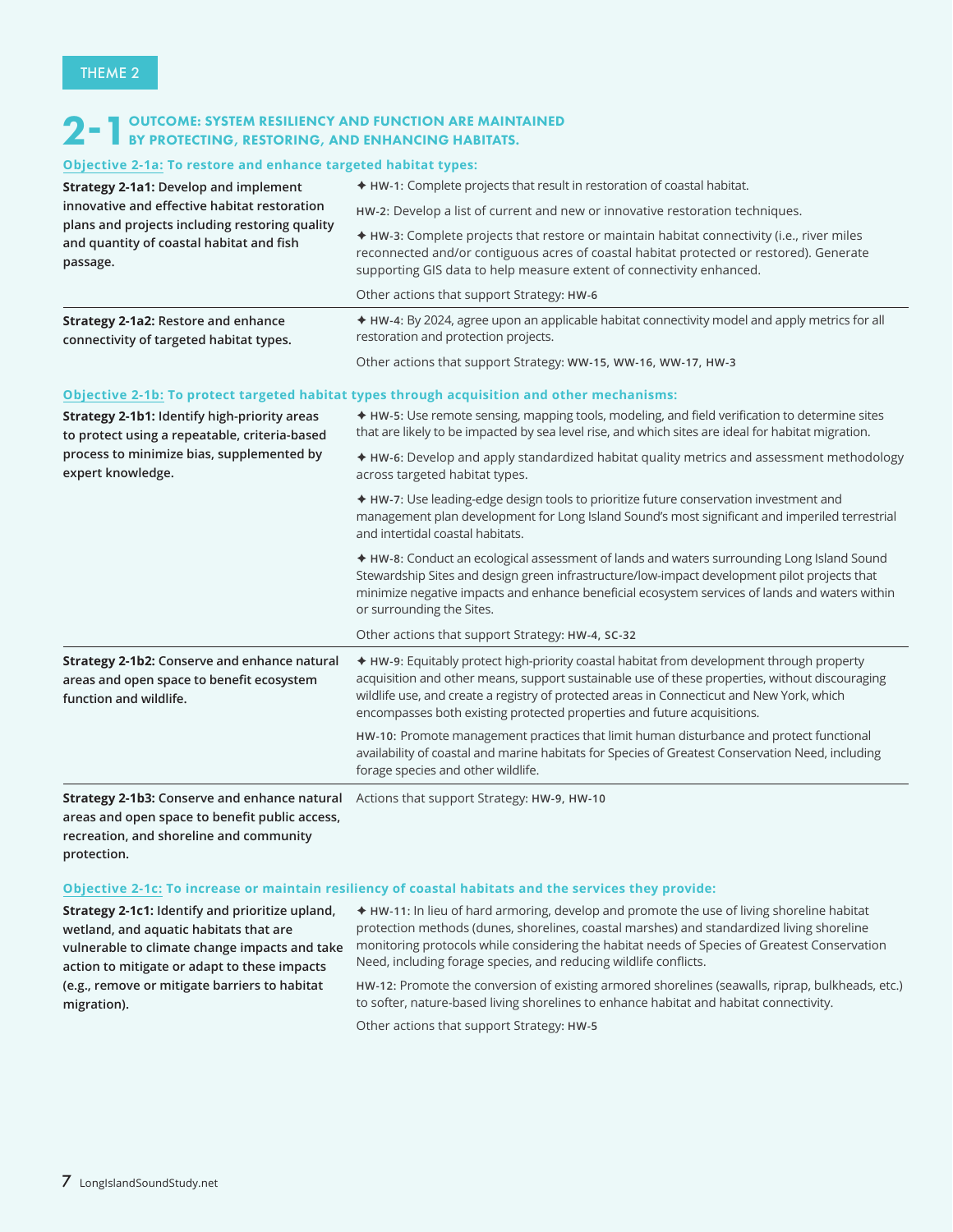### 2 – 2 OUTCOME: SYSTEM RESILIENCY AND FUNCTION ARE MAINTAINED BY DIVERSE,<br>BALANCED, AND ABUNDANT POPULATIONS OF FISHES, BIRDS, AND OTHER WILDLIFE.

#### **Objective 2-2a: To manage invasive species:**

**predator-prey relationships) to targeted and** 

| Strategy 2-2a1: Develop volunteer stewardship<br>programs to manage invasive species to<br>ensure habitats are healthy and include<br>representative plant and animal species. | HW-13: Promote directed volunteer-driven invasive species reconnaissance and removal work.<br>Other actions that support Strategy: SC-12  |
|--------------------------------------------------------------------------------------------------------------------------------------------------------------------------------|-------------------------------------------------------------------------------------------------------------------------------------------|
| Strategy 2-2a2: Teach and promote measures<br>that will help to prevent the introduction and                                                                                   | <b>★ HW-14:</b> Develop and implement invasive/non-native species management plans for priority<br>terrestrial and aquatic sites.         |
| spread of invasive biota in Long Island Sound<br>and connected upland areas.                                                                                                   | HW-15: Assess adequacy of current legislation and programs that target prevention, spread, and<br>removal of invasive/non-native species. |
|                                                                                                                                                                                | Other actions that support Strategy: HW-13, SC-12                                                                                         |
| is regionally or globally important:                                                                                                                                           | Objective 2-2b: To manage state and federal listed species and species whose Long Island Sound population                                 |
| Strategy 2-2b1: Prioritize habitat restoration<br>projects for targeted and Trust Species.                                                                                     | ◆ HW-16: Collect and analyze data on, and restore habitat for, Species of Greatest Conservation<br>Need, including forage species.        |
| Strategy 2-2b2: Manage habitat threats<br>(e.g., climate change driven threats and                                                                                             | HW-17: Reduce and manage threats to populations of Species of Greatest Conservation Need,<br>including forage species.                    |

**Trust Species.**

#### **Objective 2-2c: To manage and restore populations of harvested species:**

**Strategy 2-2c1: Create or update species management plans for commercially and recreationally important species. HW-18:** Develop a shellfish management plan for aquaculture, recreation, and restoration that ensures sustainable marine populations.

Other actions that support Strategy**: SC-2**

#### **Objective 2-2d: To maintain or improve diverse/resilient communities of native fish, birds, and other wildlife:**

| <b>Strategy 2-2d1: Promote projects that protect</b><br>and restore biological and ecological diversity. | HW-19: Update and implement Connecticut and New York State Wildlife Action Plans as they<br>pertain to Long Island Sound, and continue to update or draft new site-specific management plans<br>as needed. |
|----------------------------------------------------------------------------------------------------------|------------------------------------------------------------------------------------------------------------------------------------------------------------------------------------------------------------|
|                                                                                                          | Other actions that support Strategy: HW-13, HW-14, HW-15, SC-12                                                                                                                                            |

### 2 - 3 OUTCOME: THE PUBLIC IS EDUCATED AND INVOLVED IN RESTORATION<br>2 - 3 AND PROTECTION OF HABITATS AND LIVING RESOURCES.

**Objective 2-3a: To educate and engage the public, particularly in urban areas, in both large and small-scale habitat restoration projects, research, monitoring, management, and stewardship associated with priority habitat types and living resources:**

| Strategy 2-3a2: Communicate the importance   | Actions that support Strategy: HW-10, HW-20, HW-21, HW-22, SC-11, SC-12                                                                                                                                                                 |
|----------------------------------------------|-----------------------------------------------------------------------------------------------------------------------------------------------------------------------------------------------------------------------------------------|
|                                              | Other actions that support Strategy: HW-22, SC-4, SC-5, SC-6, SC-11, SC-12, SC-16                                                                                                                                                       |
| multiple user groups.                        | HW-21: Support inclusive participation of communities and stakeholders in the design and<br>implementation of the Long Island Sound National Estuarine Research Reserve management plan<br>and reserve education and research programs. |
| cational and outreach programs tailored for  | habitat protection and management methods and in implementing them on their properties.                                                                                                                                                 |
| Strategy 2-3a1: Promote the creation of edu- | HW-20: Develop and support programs to engage landowners in understanding the importance of                                                                                                                                             |

**of ecosystem services to the public and municipal leaders.**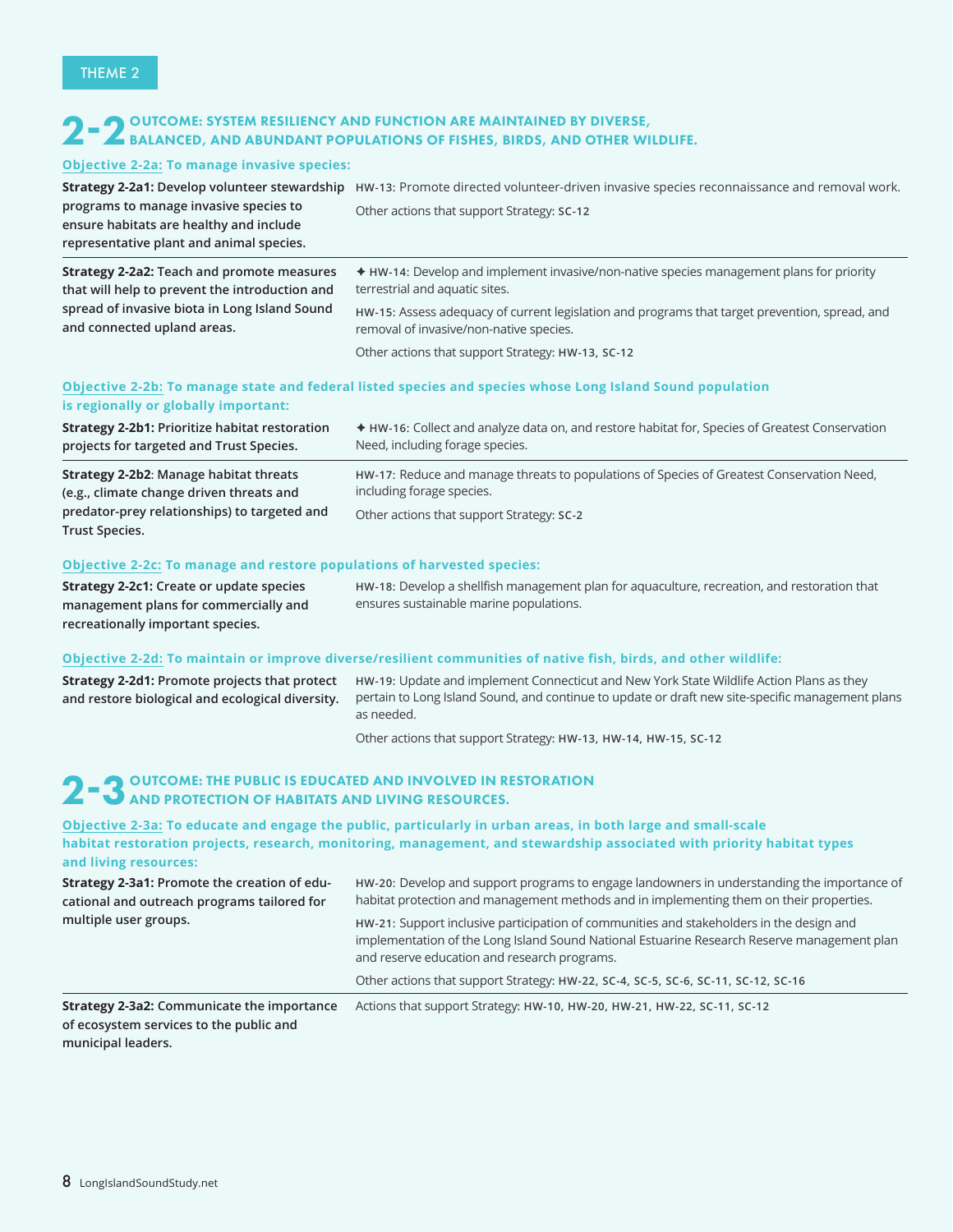#### **Objective 2-3b: To instill a sense of stewardship by increasing people's awareness of, and visitation to, priority habitats and LISS Stewardship Sites:**

**Strategy 2-3b1: Enhance and promote innova-HW-22:** Engage local communities in design, development, implementation, and promotion of **tive and relevant ways of connecting people to**  habitat restoration, stewardship and monitoring projects. **Stewardship Sites.**

### 2 – 4 OUTCOME: KNOWLEDGE OF HABITATS AND LIVING RESOURCES IS ADVANCED<br>2 – 4 THROUGH MONITORING, ASSESSMENT, AND RESEARCH.

#### **Objective 2-4a: To enhance knowledge of habitats and living resources through research, collaboration, and distribution of useful habitat and living resource data:**

| Strategy 2-4a1: Support ecosystem science<br>research such as habitat modeling and                                   | HW-23: Collect and analyze data on LISS 12 targeted coastal habitat types in order to improve<br>habitat assessment and adaptive management.                                              |
|----------------------------------------------------------------------------------------------------------------------|-------------------------------------------------------------------------------------------------------------------------------------------------------------------------------------------|
| landscape design efforts to enhance protection<br>of living terrestrial and aquatic resources.                       | Other actions that support Strategy: HW-4, HW-5, SM-1                                                                                                                                     |
| Strategy 2-4a2: Inventory status and trends in                                                                       | HW-24: Explore adding new coastal habitat types to the 12 currently targeted for restoration.                                                                                             |
| quality, quantity, and distribution of priority<br>habitats and species.                                             | ♦ HW-25: Continue Long Island Sound eelgrass abundance surveys and promote eelgrass<br>management.                                                                                        |
|                                                                                                                      | Other actions that support Strategy: HW-6, HW-8, HW-23                                                                                                                                    |
| Strategy 2-4a3: Identify surrogate/<br>representative species for long-term                                          | HW-26: Determine whether monitoring of surrogate species, including those of high conservation<br>priority, is a cost-effective way to track habitat restoration.                         |
| monitoring to evaluate ecosystem health.                                                                             | Other actions that support Strategy: HW-17, SC-2                                                                                                                                          |
| Strategy 2-4a4: Identify water quality<br>conditions necessary to support priority                                   | HW-27: Assess causes and extent of tidal marsh change through research and monitoring and use<br>this information to create a model to prioritize sites for restoration and conservation. |
| habitats and use suitability models to evaluate<br>appropriate restoration priorities through<br>pollution controls. | Other actions that support Strategy: SM-1                                                                                                                                                 |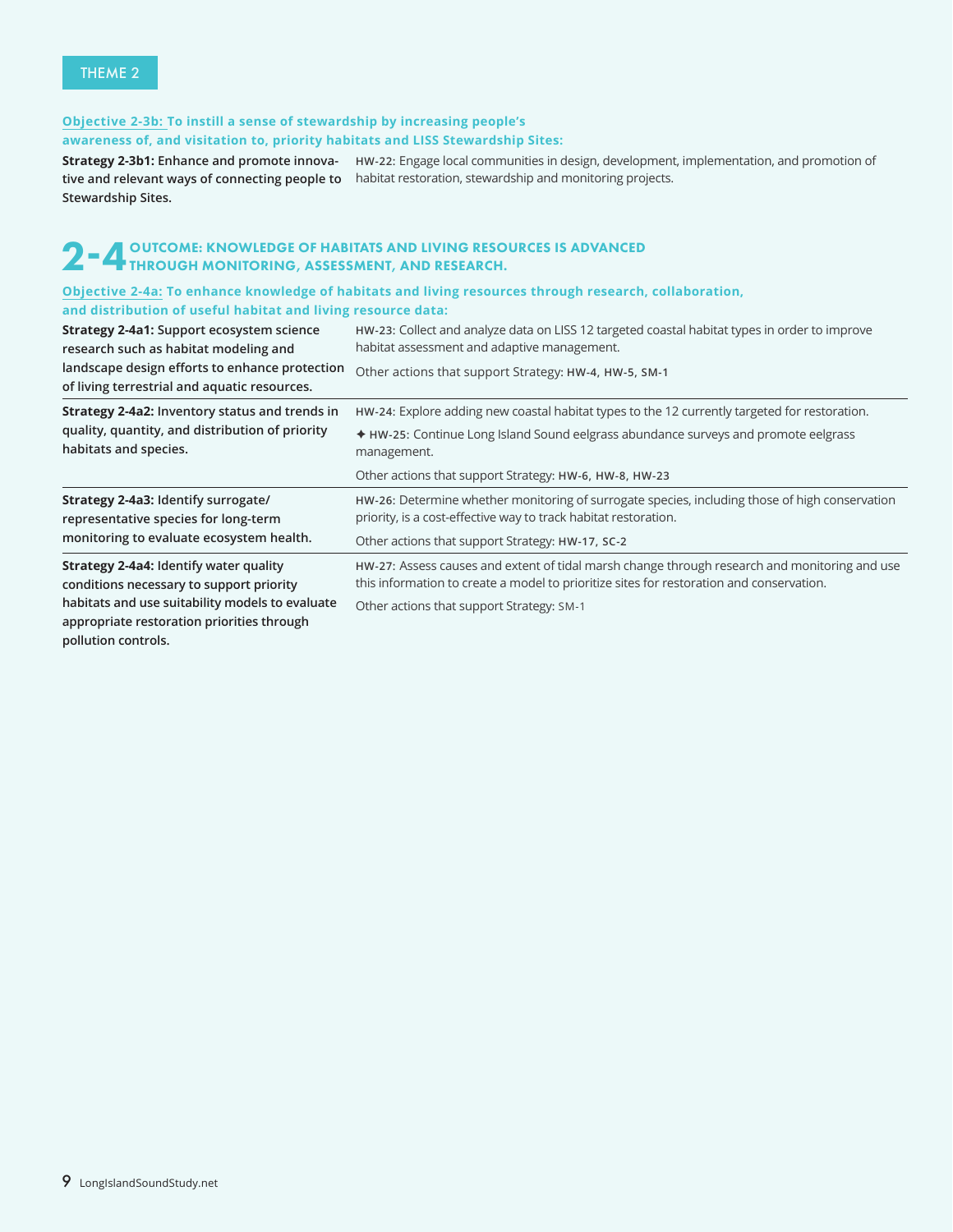## SUSTAINABLE AND RESILIENT COMMUNITIES

Goal: Support vibrant, informed, and engaged communities that use, appreciate, and help protect Long Island Sound.

#### ECOSYSTEM TARGETS

The following ambitious, but achievable, ecosystem targets have been developed to drive progress toward attaining the Sustainable and Resilient Communities (SC) goal. Achieving these targets can also contribute to the goals for the other themes. Likewise, multiple strategies and implementation actions throughout the four theme areas apply directly and indirectly to these targets. Measuring, tracking, and reporting environmental indicators of each ecosystem target will provide information to assess progress and refine and adapt management as needed. A detailed explanation about the rationale and quantification of these targets is included in Appendix of the CCMP.

**Waterfront Community Resiliency and Sustainability:**

**All coastal municipalities have prepared plans for shoreline resiliency and infrastructure sustainability and resiliency by 2025, with all future development compliant with those plans by 2035.**

**Harbor and Bay Navigability: Maintain all federal navigation channels in harbors and bays and manage dredged material in a cost-effective and environmentally sound manner, consistent with a bi-state Dredged Material Management Plan, by 2035.**

**Public Engagement and Knowledge: Increase the knowledge and engagement of the public in the protection and/or restoration of Long Island Sound compared to the 2006 public perception survey.**

**Public Beach Closures: Reduce by 50 percent the number of beaches reporting at least one closure day or the total number of beach-day closures per monitored beach due to water quality impairments by 2035, compared to a five-year rolling average from 2014.**

**Marine Debris: Decrease the mass of marine debris in Long Island Sound by 2035.** 

**Public Access to Beaches and Waterways: Increase by at least 10 percent the number of public access points to the Sound and its rivers by 2035.**

#### OUTCOMES, OBJECTIVES, STRATEGIES, AND IMPLEMENTATION ACTIONS

To accomplish the Sustainable and Resilient Communities goal and to achieve progress toward the ecosystem targets, the plan includes specific outcomes, objectives, strategies, and actions. The Implementation Actions (IAs) have been formulated to carry out the SC theme strategies (and are numbered SC-1, SC-2, etc.). All IAs are important to meeting the plan's objectives and outcomes. While recognizing that the priorities of each implementing organization will vary according to its mission and the purpose of available funds, the CCMP identifies the highest overall priorities, whether for new or underway actions, by consensus of the Management Conference partners. Highest priority actions are indicated by a "<sup>+</sup>" symbol. The complete five-year implementation action plans (further described in Appendix of the CCMP) are included in the supplement to the CCMP posted on the LISS website.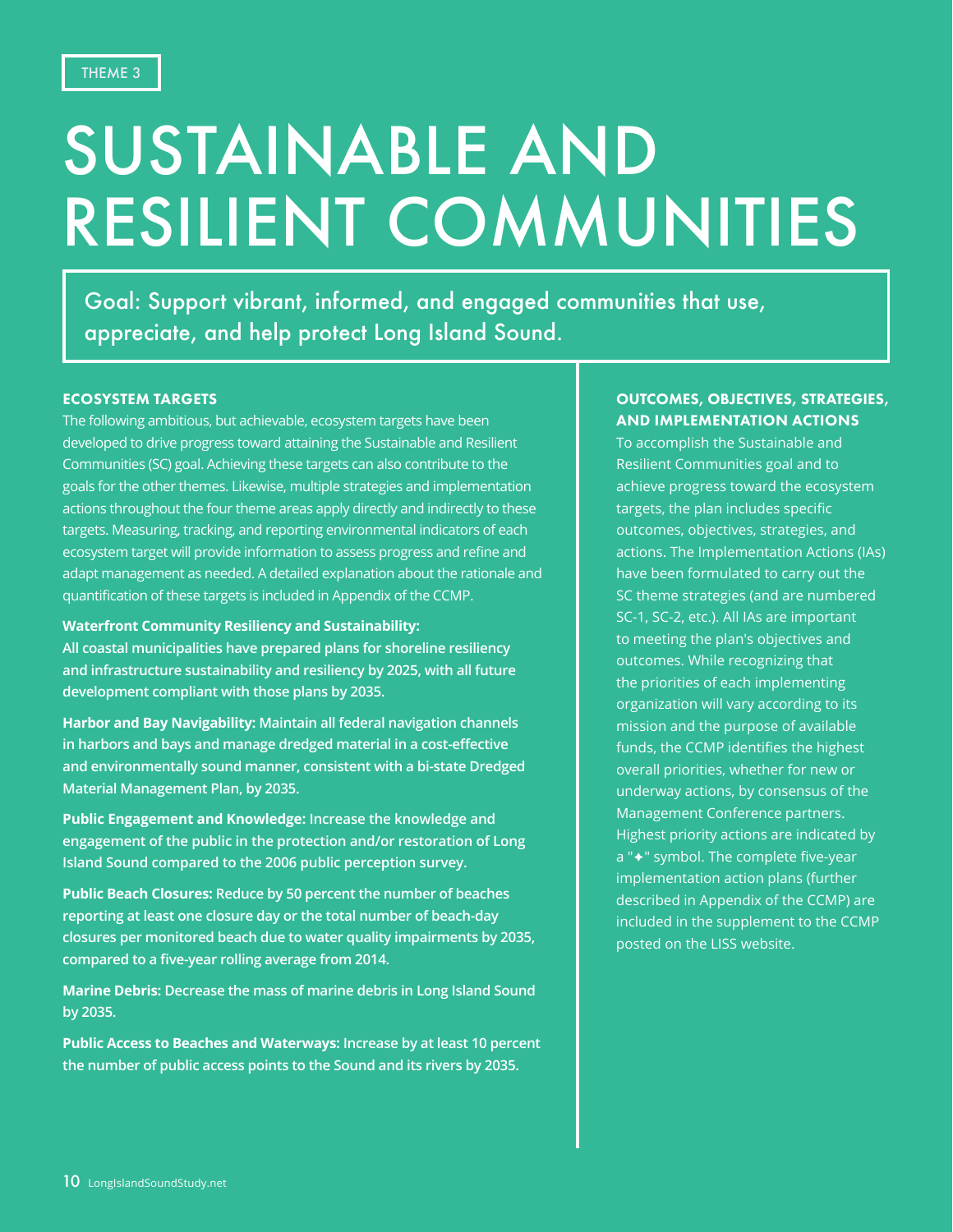### 3 - 1 OUTCOME: RESIDENTS HAVE THE AWARENESS,<br>3 - 1 KNOWLEDGE, AND SKILLS TO PROTECT THE SOUND.

#### **Objective 3-1a: To increase appreciation of Long Island Sound and opportunities for residents to get a meaningful experience on the Sound and on its shoreline:**

| Strategy 3-1a1: Encourage opportunities to<br>enjoy Long Island Sound through activities such<br>as fishing, swimming, and bird watching.                      | ◆ SC-1: Support festivals, celebrations, events, campaigns and materials that reach priority<br>audiences through multiple communication channels to promote education and encourage<br>appreciation, responsible use, and stewardship of the Sound's natural, cultural, historical and<br>maritime resources. |
|----------------------------------------------------------------------------------------------------------------------------------------------------------------|----------------------------------------------------------------------------------------------------------------------------------------------------------------------------------------------------------------------------------------------------------------------------------------------------------------|
|                                                                                                                                                                | sc-2: Support efforts and projects that promote environmentally sustainable recreational activities<br>and protection of the Sound's environmental and wildlife resources.                                                                                                                                     |
|                                                                                                                                                                | SC-3: Continue programs to promote recreational fishing and boating as healthy and sustainable<br>activities, while incorporating education on environmental issues and ways to enhance stewardship.                                                                                                           |
|                                                                                                                                                                | Other actions that support Strategy: HW-17                                                                                                                                                                                                                                                                     |
| Strategy 3-1a2: Support maritime and cultural<br>heritage awareness.                                                                                           | Actions that support Strategy: SC-1                                                                                                                                                                                                                                                                            |
| Strategy 3-1a3: Connect/reconnect urban<br>populations, including underserved and non-                                                                         | SC-4: Support federal, state and local environmental justice initiatives that promote equitable<br>access, appreciation, and understanding of the Long Island Sound.                                                                                                                                           |
| English language communities, to the Sound.                                                                                                                    | + sc-5: Support or develop tools (e.g., training modules, websites, regulations, best practices,<br>etc.) and conduct region-wide and town-specific workshops to assist municipalities in<br>incorporating environmental justice in projects that implement CCMP actions.                                      |
|                                                                                                                                                                | Other actions that support Strategy: HW-20, HW-22, SC-6                                                                                                                                                                                                                                                        |
|                                                                                                                                                                | Objective 3-1b: To increase public knowledge and understanding of the ecological health of Long Island Sound:                                                                                                                                                                                                  |
| <b>Strategy 3-1b1: Provide information products</b><br>that educate communities about the health of<br>Long Island Sound and about the collaborative           | ◆ SC-6: By 2024, develop and implement a 5-year coordinated communications plan that engages<br>multiple audiences (e.g., elected officials and municipalities) in ongoing efforts to improve the<br>health and resilience of Long Island Sound.                                                               |
| efforts to restore and protect the Sound.                                                                                                                      | SC-7: Produce informational materials to engage multiple audiences in stewardship and increase<br>the public's understanding of the ecological, cultural, and recreational value of Long Island Sound.                                                                                                         |
|                                                                                                                                                                | SC-8: Develop projects with the Long Island Sound National Estuarine Research Reserve and other<br>partners to disseminate knowledge and results from Long Island Sound monitoring and research.                                                                                                               |
|                                                                                                                                                                | SC-9: Raise awareness through various media formats about the Sound's water quality conditions<br>that could impact human health.                                                                                                                                                                              |
|                                                                                                                                                                | sc-10: Expand efforts, through the LISS website and social media channels, to educate the public about<br>the impacts of climate change on Long Island Sound and in Long Island Sound Stewardship Areas.                                                                                                       |
|                                                                                                                                                                | Other actions that support Strategy: SM-25, WW-39                                                                                                                                                                                                                                                              |
|                                                                                                                                                                | Objective 3-1c: To increase public stewardship, at home and in the community, to protect the natural resources of the Sound                                                                                                                                                                                    |
| Strategy 3-1c1: Involve the public in the<br>cleanup and restoration of Long Island Sound<br>through volunteerism and community<br>action.                     | SC-11: Support local volunteer organizations that are working toward the ecological restoration of<br>the Sound and its tributaries.                                                                                                                                                                           |
|                                                                                                                                                                | SC-12: Continue support for Sound Stewardship volunteer projects and other outreach activities at<br>New York and Connecticut Stewardship Areas.                                                                                                                                                               |
|                                                                                                                                                                | SC-13: Continue the Long Island Sound Citizens Summit and support other Sound-wide events that<br>encourage dialogue between resource managers, environmental stakeholders, and residents.                                                                                                                     |
|                                                                                                                                                                | Other actions that support Strategy: HW-13, HW-22                                                                                                                                                                                                                                                              |
| Strategy 3-1c2: Encourage residents, both<br>homeowners and renters, to engage in<br>environmentally-friendly practices around their<br>homes and communities. | ◆ SC-14: Promote landscaping guidance, practices and policies to property owners and<br>communities that encourage alternatives to chemical and nutrient-intensive landscaping, including<br>establishment of natural vegetated buffers near waterbodies.                                                      |
|                                                                                                                                                                | SC-15: Support efforts through technical and grant assistance to develop behavior change<br>campaigns that result in measurable environmental improvements to the Sound's ecosystem.                                                                                                                           |
|                                                                                                                                                                | SC-16: Develop a Sound-wide campaign to increase the public's connection to and safe and<br>sustainable use of the Sound.                                                                                                                                                                                      |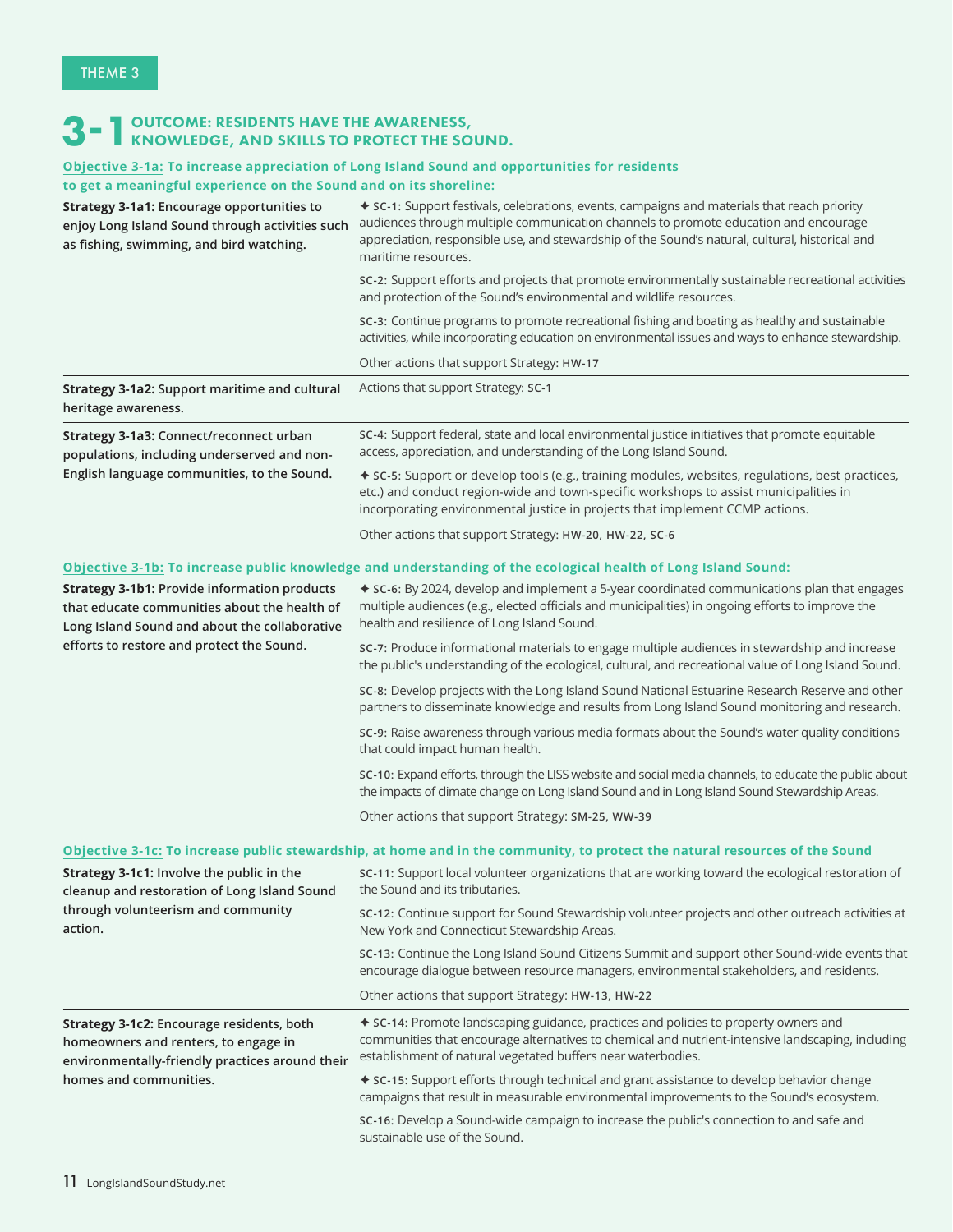### 3 - 2 OUTCOME: FUTURE GENERATIONS HAVE THE SKILLS<br>3 - 2 TO BECOME LEADERS AND STEWARDS FOR THE SOUND.

#### **Objective 3-2a: To incorporate Long Island Sound topics, including its ecology and history, into New York and Connecticut classrooms and curriculum, and informal settings:**

**Strategy 3-2a1: Support professional development of formal and informal educators.** Provide formal and informal K-12 educators with opportunities to learn how to include Long Island **SC-17:** Continue and expand efforts such as the Long Island Sound Mentor-Teacher Program to Sound instruction in their classrooms.

**Strategy 3-2a2: Provide science-based information products and supplemental resources such as lesson plans for specific Long Island Sound topics.**

Actions that support Strategy: **SC-17**

#### **Objective 3-2b: To provide youth with opportunities to learn about Long Island Sound and its related issues:**

| <b>Strategy 3-2b1: Support informal education</b> | sc-18: Support and encourage informal education activities on Long Island Sound.          |
|---------------------------------------------------|-------------------------------------------------------------------------------------------|
| at aquariums, museums, and coastal                | sc-19: Support programs and opportunities that promote in-the-field and hands-on learning |
| environments with facilities such as nature       | through classroom and informal activities.                                                |
| centers.                                          |                                                                                           |

**Strategy 3-2b2: Engage youth in stewardship opportunities.**

Actions that support Strategy: **SC-12, HW-13, HW-22**

#### 3-3OUTCOME: POLICY MAKERS, RESOURCE MANAGERS, AND OTHER STAKEHOLDERS HAVE THE INFOR-MATIONAL RESOURCES TO UNDERTAKE COLLABORATIVE EFFORTS TO RESTORE AND PROTECT THE SOUND.

#### **Objective 3-3a: To ensure that policy makers, environmental professionals, health professionals, and other stakeholders have the best available information in order to make decisions that will improve the management of Long Island Sound:**

**Strategy 3-3a1: Support the dissemination of the best practices to reduce contaminants, improve water quality, and protect habitats through professional development training and workshops.**

è **SC-20:** Provide support to municipalities on low-impact development and green infrastructure.

Other Actions that support Strategy: **HW-10**

| Strategy 3-3a2: Update and disseminate<br>information on the<br>best available scientific, socioeconomic, | sc-21: Provide support, including funding and technical assistance, for the development and<br>dissemination of environmental technical manuals and studies to environmental decision makers<br>and resource managers. |
|-----------------------------------------------------------------------------------------------------------|------------------------------------------------------------------------------------------------------------------------------------------------------------------------------------------------------------------------|
| and environmental trends to policy makers,                                                                | ◆ SC-22: Use the best available social science research methods to understand the public's role in                                                                                                                     |
| resource managers,<br>and stakeholders.                                                                   | the Long Island Sound ecosystem and use that information to help support campaigns to reduce<br>pollution, improve water quality and steward healthy habitats and resilient communities.                               |
|                                                                                                           |                                                                                                                                                                                                                        |

Other actions that support Strategy**: HW-21**

### 3 - 4 OUTCOME: NEW AND EXISTING DEVELOPMENT<br>3 - 4 IS SUSTAINABLE AND RESILIENT.

#### **Objective 3-4a: To encourage and facilitate the development of regional, state, and local sustainability, mitigation, and resiliency plans and integrate them into community comprehensive plans:**

| <b>Strategy 3-4a1: Provide support to municipali-</b><br>ties to facilitate the development and updating<br>of sustainability and resiliency plans that incor-<br>porate current concepts on these topics. | <b>★ SC-23:</b> Develop tools (e.g., training modules, websites, regulations, best practices, etc.) and<br>conduct region-wide and town-specific workshops to assist municipalities in the development of<br>sustainability and resiliency plans and their integration into comprehensive plans. |
|------------------------------------------------------------------------------------------------------------------------------------------------------------------------------------------------------------|--------------------------------------------------------------------------------------------------------------------------------------------------------------------------------------------------------------------------------------------------------------------------------------------------|
|                                                                                                                                                                                                            | <b>★ SC-24:</b> Support community development, adoption, and implementation of new or updated<br>Municipal Sustainability Plans and Coastal Resiliency Plans.                                                                                                                                    |
|                                                                                                                                                                                                            | Other actions that support Strategy: SM-37, WW-13, WW-18                                                                                                                                                                                                                                         |
| Strategy 3-4a2: Ensure consistency among<br>economic development and sustainability and<br>resiliency planning efforts.                                                                                    | SC-25: Develop guidance for assessing the benefits and costs of sustainability activities and<br>economic development, including protection of ecosystem function versus infrastructure<br>protection, to incorporate into sustainability and resiliency planning efforts.                       |
|                                                                                                                                                                                                            | Other actions that support Strategy: WW-18                                                                                                                                                                                                                                                       |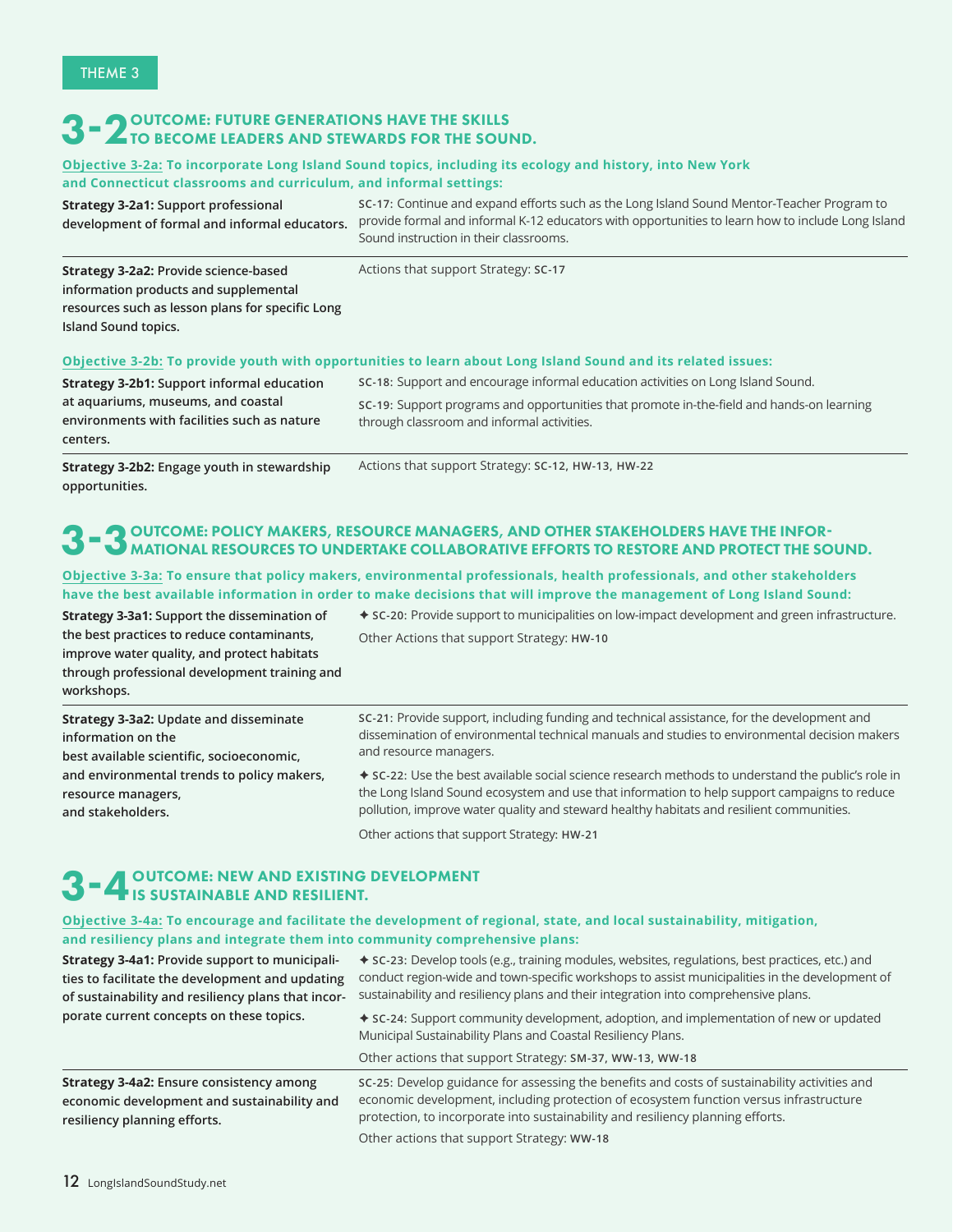#### **Objective 3-4b: To develop and implement sustainability and resiliency plans for new and existing development, housing, transportation, emissions control, energy efficiency, and job creation programs for all municipalities:**

**Strategy 3-4b1: Revise zoning, permitting, and related regulations to ensure that future development and redevelopment conform to sustainability, mitigation, and resiliency plans.** è **SC-26:** Identify and recommend removal and, or, protection of sensitive infrastructure in the coastal zone (e.g., oil tanks, pump, power stations, etc.) and work to prevent future siting of such infrastructure in vulnerable coastal floodplains.

è **SC-27:** Implement standards, best practices, and educational materials for Green Infrastructure/

Other actions that support Strategy: **SC-24, SM-37, WW-13, WW-18**

Other actions that support Strategy: **SC-24, SM-37, WW-13, WW-18**

Low-Impact Development planning and implementation.

**Strategy 3-4b2: Provide technical assistance and training for homeowners, municipal officials, developers, engineers, and consultants on sustainability, adaptation, and resiliency concepts and opportunities for implementation.**

**Strategy 3-4b3: Balance waterfront recreational, commercial, and industrial uses according to sustainability and resiliency plans.** **SC-28:** Remediate and sustainably develop abandoned and underutilized sites (brownfields).

**SC-29:** Pursue further study and support for beneficial use and other alternatives to open water placement of dredged material.

Other actions that support Strategy: **SC-25**

### 3 - 5 OUTCOME: PUBLIC ACCESS AND SUSTAINABLE ECONOMIC ACTIVITIES<br>3 - 5 ALONG THE WATERFRONT ARE ENHANCED, BALANCED, AND RESILIENT.

**Objective 3-5a: To encourage communities to identify priority waterfront economic development activities and then to implement economic development strategies and infrastructure planning that result in vibrant, resilient, and environmentally sustainable communities:**

| Strategy 3-5a1: Establish programs and<br>provide support to communities to help<br>them in obtaining recognition for exemplary<br>sustainability programs. | SC-30: Provide technical and financial assistance to municipalities to implement sustainable and<br>resilient community projects.                                                                                                                                                                   |
|-------------------------------------------------------------------------------------------------------------------------------------------------------------|-----------------------------------------------------------------------------------------------------------------------------------------------------------------------------------------------------------------------------------------------------------------------------------------------------|
| <b>Strategy 3-5a2: Improve access to Long Island</b><br>Sound and its embayments, maintain and<br>enhance view corridors and blueways, and                  | <b>★ SC-31:</b> Support planning and implementation to increase the number of points and the length<br>of the Sound's shoreline and rivers that provide equitable public access while also protecting and<br>balancing the health and resilience of sensitive wildlife habitats and breeding areas. |
| enhance water-dependent uses.                                                                                                                               | SC-32: Encourage the sustainable use of natural coastal areas, including Long Island Sound<br>Stewardship Areas, through support of sustainable blueways, bikeways, and greenways.                                                                                                                  |

Other actions that support Strategy: **HW-7**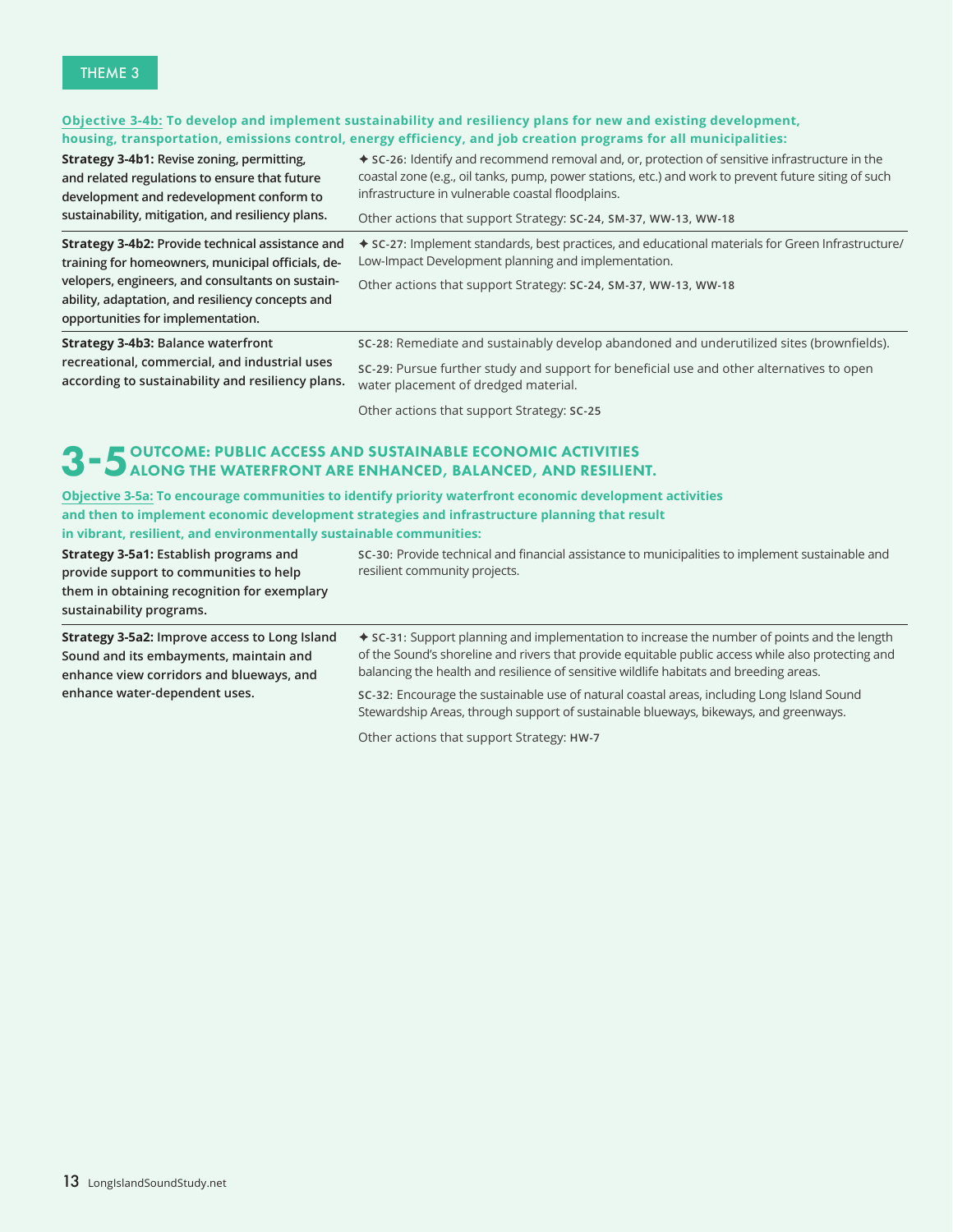# SOUND SCIENCE AND INCLUSIVE MANAGEMENT

Goal: Manage Long Island Sound using sound science and cross-jurisdictional governance that is inclusive, adaptive, innovative, and accountable.

The **Sound Science and Inclusive Management (SM)** theme addresses EBM through research, monitoring, modeling, and assessment. Monitoring is further detailed in Section 4. These efforts need to be maintained and enhanced to increase understanding of Long Island Sound and support management outcomes. In addition, this theme addresses the coordination of the many entities involved in CCMP implementation, funding, and application of an adaptive management framework.

#### OUTCOMES, OBJECTIVES, STRATEGIES, AND IMPLEMENTATION ACTIONS

To accomplish the Sound Science and Inclusive Management goal and to achieve progress toward the ecosystem targets, the plan includes specific outcomes, objectives, strategies, and actions. The Implementation Actions (IAs) have been formulated to carry out the SM theme strategies (and are numbered SM-1, SM-2, etc.). All IAs are important to meeting the plan's objectives and outcomes. While recognizing that the priorities of each implementing organization will vary according to its mission and the purpose of available funds, the CCMP identifies the highest overall priorities, whether for new or underway actions, by consensus of the Management Conference partners. Highest priority actions are indicated by a " $\leftrightarrow$ " symbol. The complete five-year implementation action plans (further described in Appendix of the CCMP) are included in the supplement to the CCMP posted on the LISS website.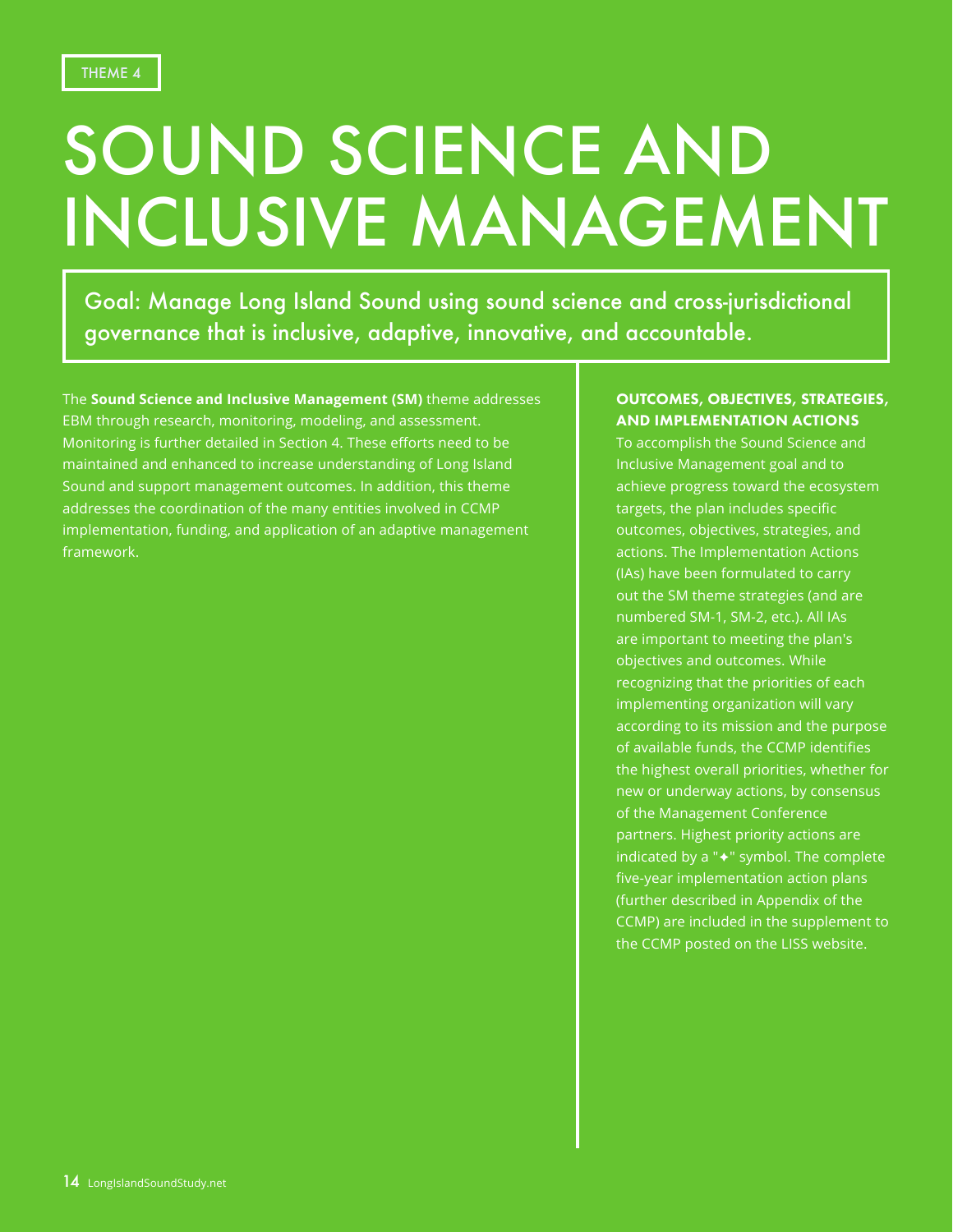### 4 TOUTCOME: THE SCIENTIFIC UNDERSTANDING OF LIS TO SUPPORT MANAGEMENT IS INCREASED THROUGH STRENGTHENED RESEARCH, MONITORING, ASSESSMENT, MAPPING, AND MODELING.

#### **Objective 4-1a: To enhance the research portfolio to answer questions relevant to Long Island Sound management:**

**Strategy 4-1a1: Identify and support science activities needed to transparently link outcomes and objectives to strategies and actions, setting priorities based on management relevance and scientific merits.**

è **SM-1:** Regularly update and refine the high-priority science needs relating to the understanding and attainment of management objectives and ecosystem targets.

Other actions that support Strategy: **WW-12, WW-27, WW-30, HW-27**

#### **Objective 4-1b: To maintain and enhance monitoring and assessment programs to increase understanding of Long Island Sound and assess progress toward management outcomes:**

| Strategy 4-1b1: Characterize, inventory, and map<br>open and shallow water habitats to support re-<br>source management and marine spatial planning.                                                      | SM-2: Complete seafloor mapping conducted under the Sound Cable Fund, and use results to<br>guide additional mapping.                                                 |
|-----------------------------------------------------------------------------------------------------------------------------------------------------------------------------------------------------------|-----------------------------------------------------------------------------------------------------------------------------------------------------------------------|
| Strategy 4-1b2: Characterize, inventory, and<br>map human uses, both recreational and<br>commercial, of open and shallow water habitats<br>to support resource management and marine<br>spatial planning. | SM-3: Refine and expand the data supporting coastal and marine spatial planning under the Blue<br>Plan for Long Island Sound.                                         |
| Strategy 4-1b3: Evaluate, enhance, integrate,<br>and coordinate ongoing monitoring programs.                                                                                                              | SM-4: Develop metadata for major monitoring programs relevant to LISS Ecosystem Targets for use<br>in an Integrated Data Management Plan including community science. |
|                                                                                                                                                                                                           | SM-5: Develop an Integrated Data Management Plan considering local, regional, and national<br>observing initiatives.                                                  |
|                                                                                                                                                                                                           | SM-6: Re-interpolate aerial estimates of hypoxia, from 1991 to present, using both CTDEEP and IEC<br>data.                                                            |
|                                                                                                                                                                                                           | SM-7: Continue National Coastal Condition Assessment monitoring of Long Island Sound.                                                                                 |
|                                                                                                                                                                                                           | Other actions that support Strategy: WW-29, WW-32, WW-38, WW-39, WW-40, SC-8, SM-25                                                                                   |
| Strategy 4-1b4: Strengthen monitoring of<br>conditions in embayments and near-shore<br>waters, and integrate the resulting data and<br>assessments into open water monitoring<br>programs.                | ◆ SM-8: Coordinate and leverage community water quality monitoring programs, enhancing<br>the utility and application of data.                                        |
|                                                                                                                                                                                                           | Other actions that support Strategy: WW-28, WW-29, WW-32, WW-35                                                                                                       |
| Strategy 4-1b5: Improve regional identification,<br>storage, and sharing of spatial and temporal<br>data.                                                                                                 | SM-9: Assess options for establishing a secure, long-term Long Island Sound data portal, such as<br>LIQWIDS, that can access other data systems, including WQX.       |
|                                                                                                                                                                                                           | SM-10: Ensure all geospatial data needed for LISS Ecosystem Targets is formatted and has<br>sufficient metadata to be interoperable among common GIS applications.    |

**Objective 4-1c: To develop and improve modeling capabilities to provide predictive assessments of resources, physical dynamics, and water quality:**

**Strategy 4-1c1: Transition existing and new models to a community modeling framework that provides open source access to facilitate external collaboration, assessments, and enhancements.**

è **SM-11:** By 2024, complete the Integrated Systemwide Modeling Tool to support nitrogen management and Dissolved Oxygen TMDL assessment.

è **SM-12:** Link watershed and groundwater nutrient loading models to Long Island Sound water quality models to better elucidate the sources and contributions of nitrogen and support their management.

Other actions that support Strategy: **WW-27**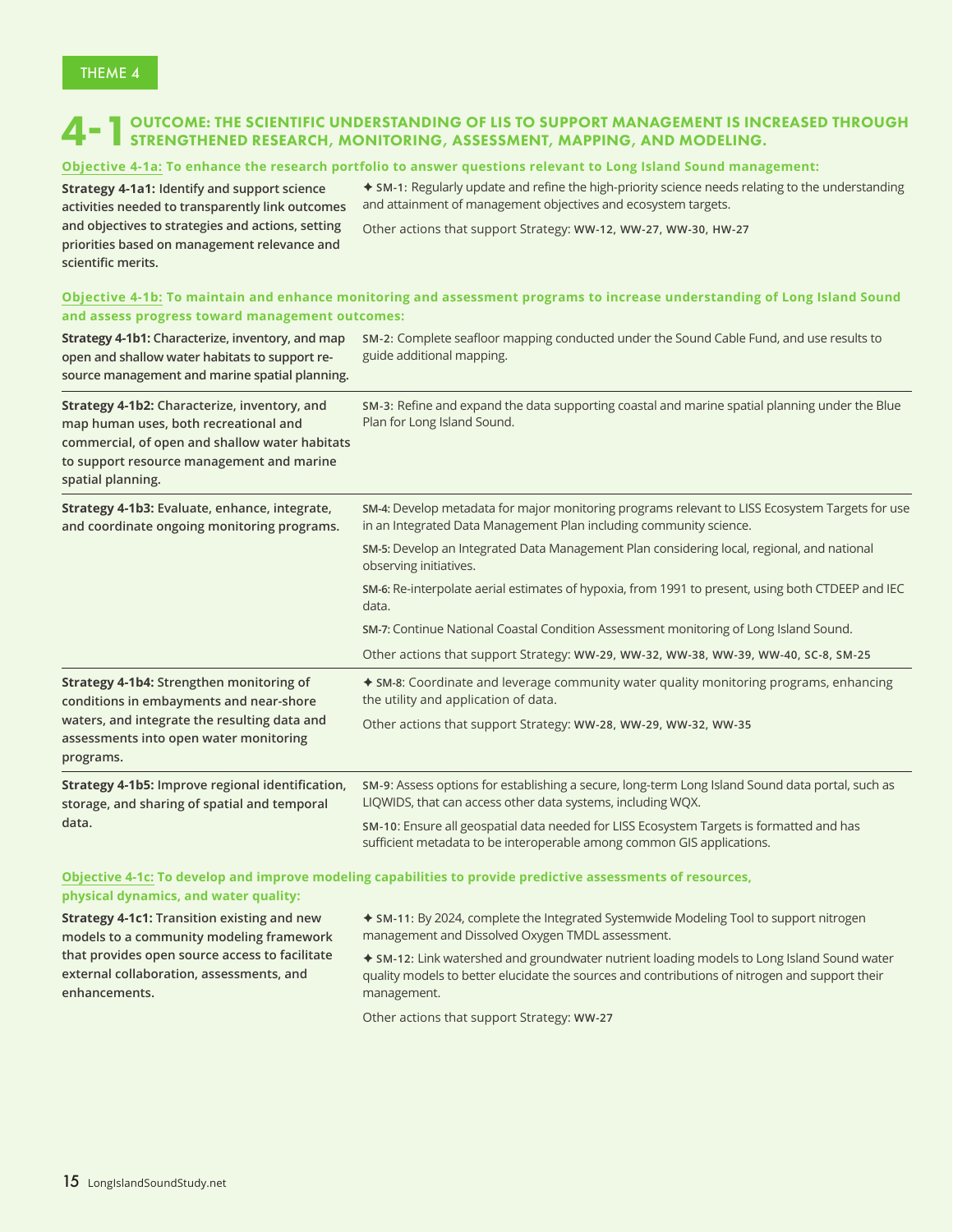### 4 – 2 OUTCOME: ACTIONS ARE IMPLEMENTED THROUGH COORDINATED STRATEGIES<br> **4 – 2** BY ALL LEVELS OF GOVERNMENT AND DIVERSE STAKEHOLDERS.

| Objective 4-2a: To increase communication, coordination, and reduce institutional barriers to cooperation on an ecosystem level<br>among all levels of government, stakeholder groups, and the general public:                                                                |                                                                                                                                                                                                                                                                                                                                                                                                                                                                                                                                                                                                                                      |  |
|-------------------------------------------------------------------------------------------------------------------------------------------------------------------------------------------------------------------------------------------------------------------------------|--------------------------------------------------------------------------------------------------------------------------------------------------------------------------------------------------------------------------------------------------------------------------------------------------------------------------------------------------------------------------------------------------------------------------------------------------------------------------------------------------------------------------------------------------------------------------------------------------------------------------------------|--|
| Strategy 4-2a1: Maintain and enhance the Long<br>Island Sound Management Conference as the<br>coordinating entity to implement the CCMP,<br>and expand opportunities for local government<br>involvement.                                                                     | SM-13: Continue program administrative, financial, and technical assistance support to<br>Management Conference.<br>SM-14: Continue state program coordination and involvement in the Management Conference.<br>SM-15: Optimize structure and function of the Management Conference with a focus on<br>implementation of the revised CCMP.<br>SM-16: Reauthorize Clean Water Act sections 119 and 320 in 2024.<br>◆ SM-17: Establish and implement practices to effectively engage underrepresented stakeholders<br>and communities in CCMP implementation and LISS Management Conference decision-making.                           |  |
| Strategy 4-2a2: Ensure that the CCMP is<br>incorporated into and carried out through<br>existing state and local policies and regulatory<br>programs.                                                                                                                         | No actions to support Strategy for 2020-2024                                                                                                                                                                                                                                                                                                                                                                                                                                                                                                                                                                                         |  |
| Strategy 4-2a3: Maintain EPA, NYSDEC, and<br><b>CTDEEP support of the Management Conference</b><br>to provide leadership and accountability.                                                                                                                                  | ◆ SM-18: Convene senior EPA and State management to help direct, inform, and coordinate policy<br>relevant to Long Island Sound.                                                                                                                                                                                                                                                                                                                                                                                                                                                                                                     |  |
| Strategy 4-2a4: Enhance opportunities for coop-<br>eration and involvement of the tributary states<br>of Massachusetts, New Hampshire, Rhode Island,<br>and Vermont to address stressors that contrib-<br>ute to downstream effects on LIS.                                   | SM-19: Foster continued involvement of the tributary states in Management Conference activities<br>relating to nutrient science and management.<br>Other actions that support Strategy: WW-7, WW-8, WW-10, WW-11, WW-12, WW-29                                                                                                                                                                                                                                                                                                                                                                                                       |  |
| <b>Strategy 4-2a5: Through Marine Spatial</b><br>Planning, facilitate the management of multiple<br>human uses of the Sound compatible with the<br>conservation of natural resources and habitats.                                                                            | ◆ SM-20: Support the refinement and application of the Long Island Sound Blue Plan to more<br>comprehensively manage Long Island Sound resources.                                                                                                                                                                                                                                                                                                                                                                                                                                                                                    |  |
| Strategy 4-2b1: Apply concepts of economic<br>valuations of the natural capital of LIS and its wa-<br>tershed (i.e., the value of the goods and services<br>supported by natural ecosystems) to inform and<br>sustain investment in protecting and restoring<br>those assets. | Objective 4-2b: To maintain and enhance efficient public investments in restoration and management:<br>◆ SM-21: Conduct primary valuations of the critical ecosystem goods and services supported by<br>Long Island Sound and its coastal habitats.<br>SM-22: Conduct return-on investment analysis for Long Island Sound restoration and<br>preservation strategies to inform priority-setting for implementation of the CCMP.                                                                                                                                                                                                      |  |
| Strategy 4-2b2: Identify critical funding needs<br>for protection and restoration projects, science,<br>education, and involvement, and relate these<br>needs to available or new funding sources.                                                                            | SM-23: Capitalize Connecticut Clean Water Fund and New York State Revolving Fund adequately to<br>finance Clean Water infrastructure needs.<br>◆ SM-24: Research and develop innovative, locally appropriate funding mechanisms to provide<br>sustained, reliable sources of investment capital to restore and protect ecosystem services.<br>SM-25: Coordinate, collaborate and leverage funding opportunities with the Long Island Sound<br>National Estuarine Research Reserve for implementation and restoration, science, and public<br>involvement and education projects.<br>Other actions that support Strategy: WW-39, SC-8 |  |
| Strategy 4-2b3: Evaluate cross-agency<br>expenditures on Long Island Sound to identify<br>how funding levels match with priority needs,<br>assess whether resources are being optimally<br>applied, and identify leveraging opportunities.                                    | No actions to support Strategy for 2020-2024                                                                                                                                                                                                                                                                                                                                                                                                                                                                                                                                                                                         |  |